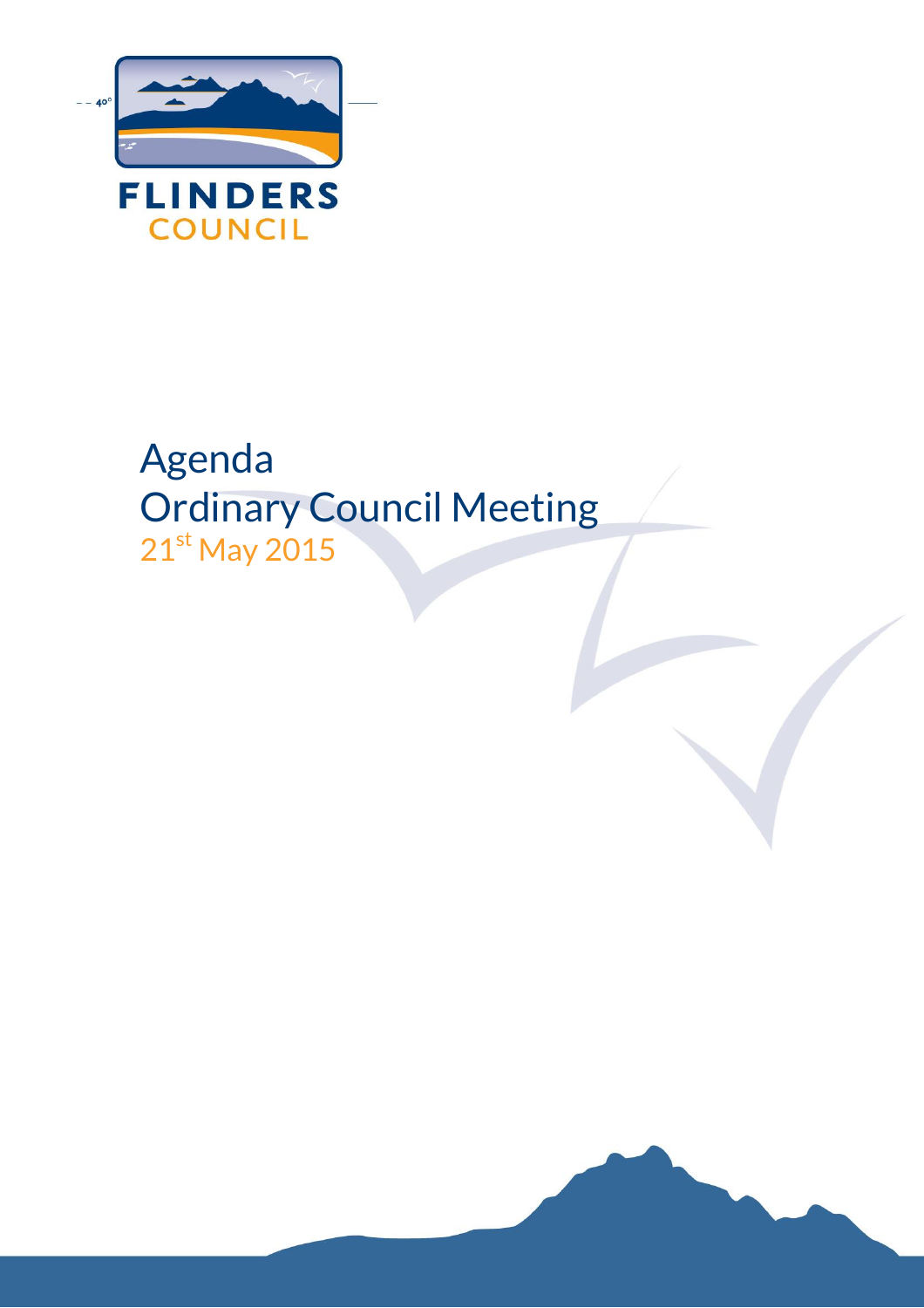### **CERTIFICATION**

"I certify that with respect to all advice, information or recommendation provided to Council with this agenda:

- 1. The advice, information or recommendation is given by a person who has the qualifications or experience necessary to give such advice, information or recommendation; and
- 2. Where any advice is given directly to Council by a person who does not have the required qualifications or experience that person has obtained and taken into account in that person's general advice the advice from an appropriately qualified or experienced person.
- Note: S65(1) of the *Local Government Act 1993* requires the General Manager to ensure that any advice, information or recommendation given to the Council (or a Council Committee) is given by a person who has the qualifications or experience necessary to give such advice, information or recommendation. S65 (2) forbids Council from deciding any matter which requires the advice of a qualified person without considering that advice."

Dated this 15<sup>th</sup> day of May 2015.

Raoul Harper GENERAL MANAGER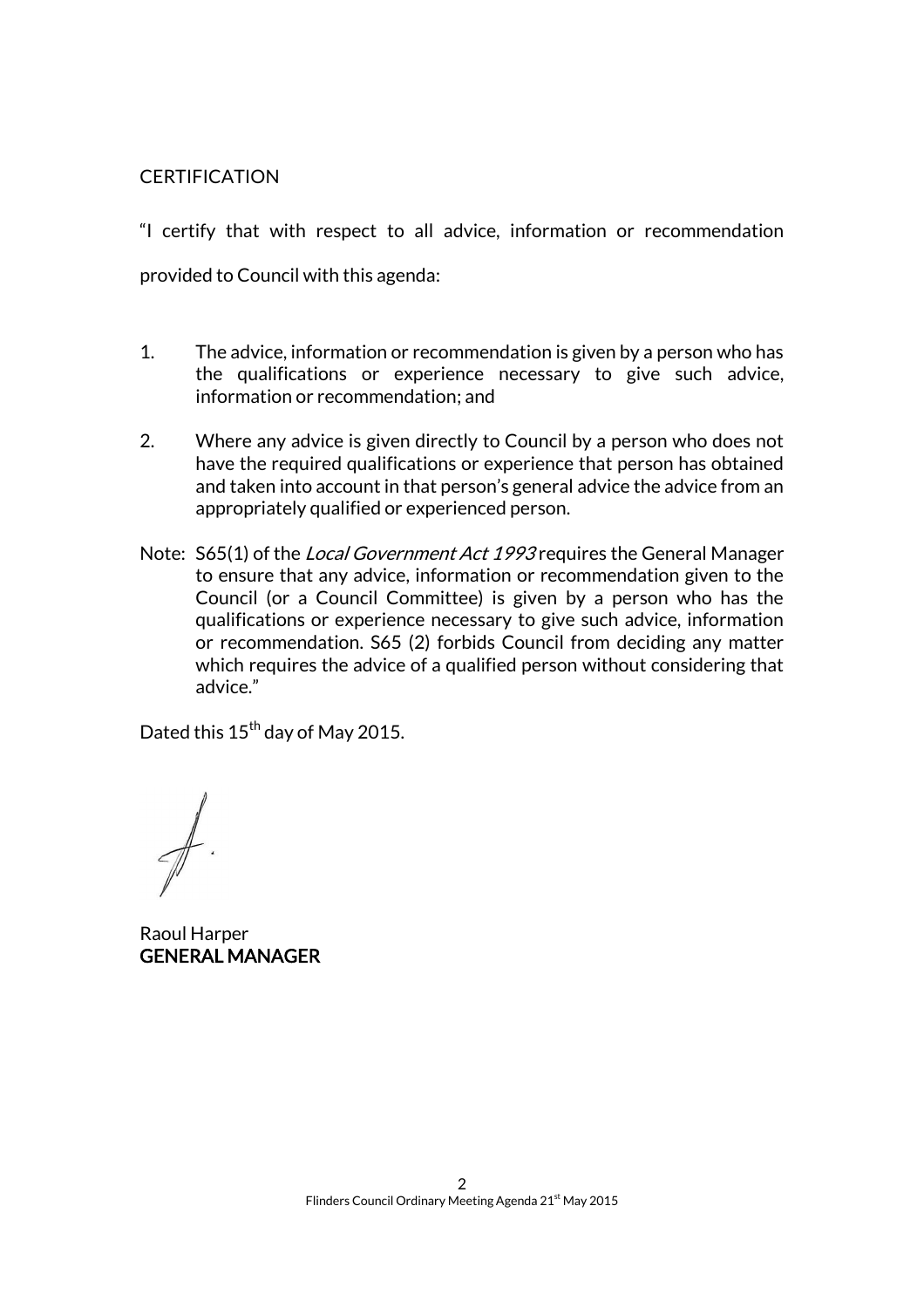## FLINDERS COUNCIL ORDINARY MEETING

## AGENDA

| DATE:         |  |
|---------------|--|
| <b>VENUE:</b> |  |

Thursday  $21<sup>st</sup>$  May 2015 Flinders Island Aboriginal Association Inc, West St, Lady Barron

## COMMENCING: 1.00 pm

### PRESENT

Mayor Carol Cox Deputy Mayor Marc Cobham Cr Chris Rhodes Cr Peter Rhodes Cr David Williams Cr Gerald Willis

## APOLOGIES

Cr Ken Stockton

#### STAFF IN ATTENDANCE

| Raoul Harper            | - General Manager                  |
|-------------------------|------------------------------------|
| Sophie Pitchford        | - Corporate Services Manager       |
| Jacci Viney             | - Development Services Coordinator |
| <b>Kelly Blundstone</b> | - Finance Officer/Reception        |

## CONFIRMATION OF MINUTES

That the Minutes from the Ordinary Council Meeting and the Closed Council Meeting held on the 30<sup>th</sup> April 2015 be confirmed.

## PUBLIC QUESTION TIME

In accordance with Section  $31$  (1) of the Local Government (Meeting Procedures) Regulations 2005 and the Flinders Council Policy the following procedures be adhered to at public question time:-

It is the policy of the Flinders Council to allow a 'Question Time' at Ordinary Council Meetings, during which members of the public may ask questions of the Council relating to Flinders Council matters.

The basis on which questions may be asked is:

1. All questions will be addressed through the Chair (being the Mayor in normal circumstances) who will answer them as she/he sees fit. Under no circumstances will members of the gallery be permitted to address or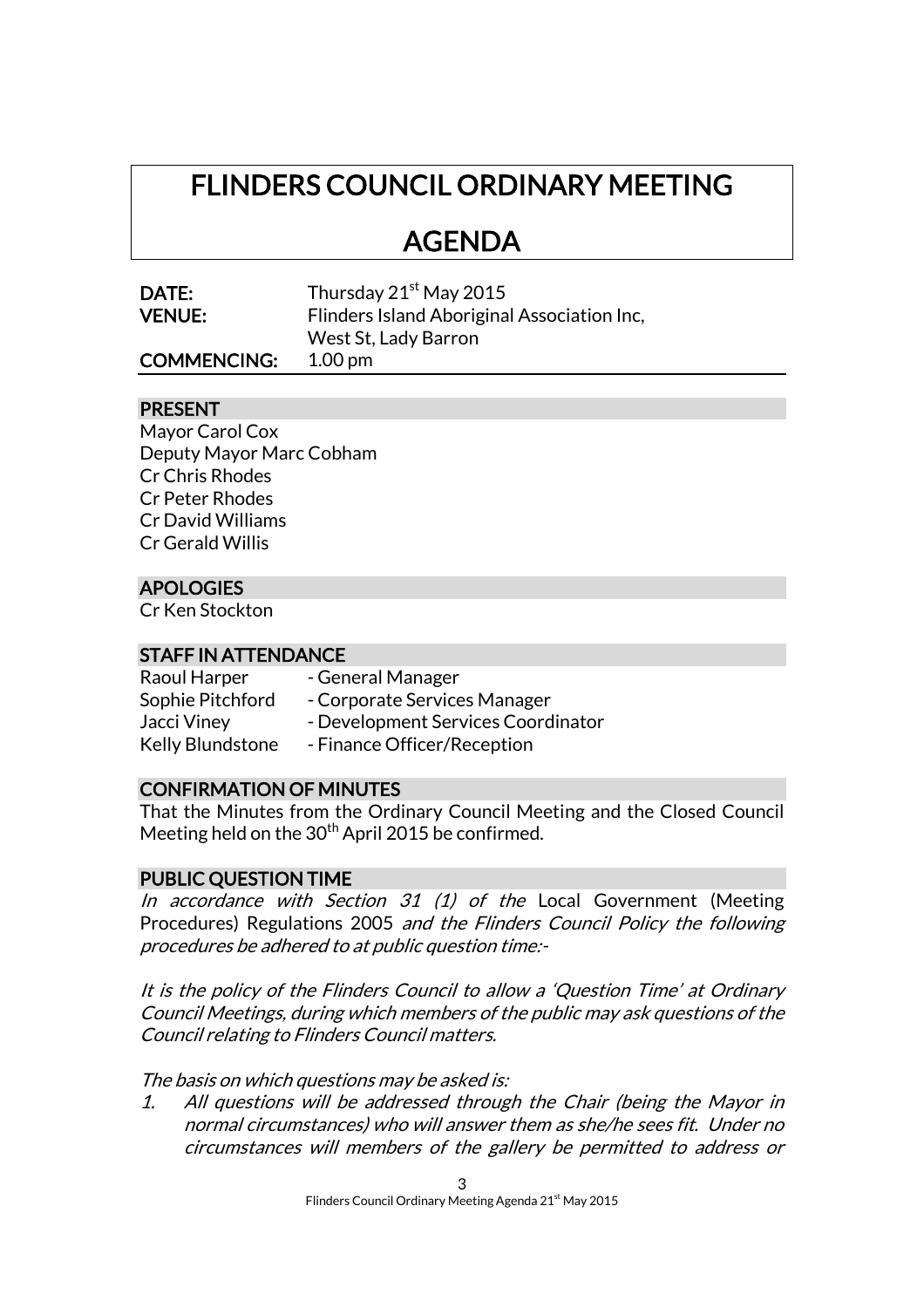question either elected members or officers of the Council. The Chair may delegate answers to the appropriate Councillor or staff member if appropriate.

- 2. Persons addressing the Chair must pay the respect due to that office. Failure to do so may mean their address is terminated without notice.
- 3. Where the answer cannot be provided immediately, it will be provided in writing within 14 days and tabled at the following Ordinary Council Meeting.
- 4. All questioners are encouraged to register their intent to question with the General Manager before the meeting. Preference will be given to those who have so registered.
- 5. Question time shall not extend longer than 30 minutes and may be divided into two 15 minute sessions.
- 6. The actual timing of the session(s) is to be immediately after the opening of the meeting and advertised with the notice of meeting.

### LATE AGENDA ITEMS

Nil

### DECLARATION OF PECUNIARY INTEREST

In accordance with Part 2 Regulation 8  $(7)$  of the Local Government (Meeting Procedures) Regulations 2005, the Chairman of a meeting is to request Councillors to indicate whether they have, or are likely to have, a pecuniary interest in any item on the agenda.

Accordingly, Councillors are requested to advise of a pecuniary interest they may have in respect to any matter appearing on the agenda, or any supplementary item to the agenda, which the Council has resolved to deal with, in accordance with Part 2 Regulation 8 (6) of the Local Government (Meeting Procedures) Regulations 2005.

#### LEAVE OF ABSENCE

Nil

## **PETITIONS**

Nil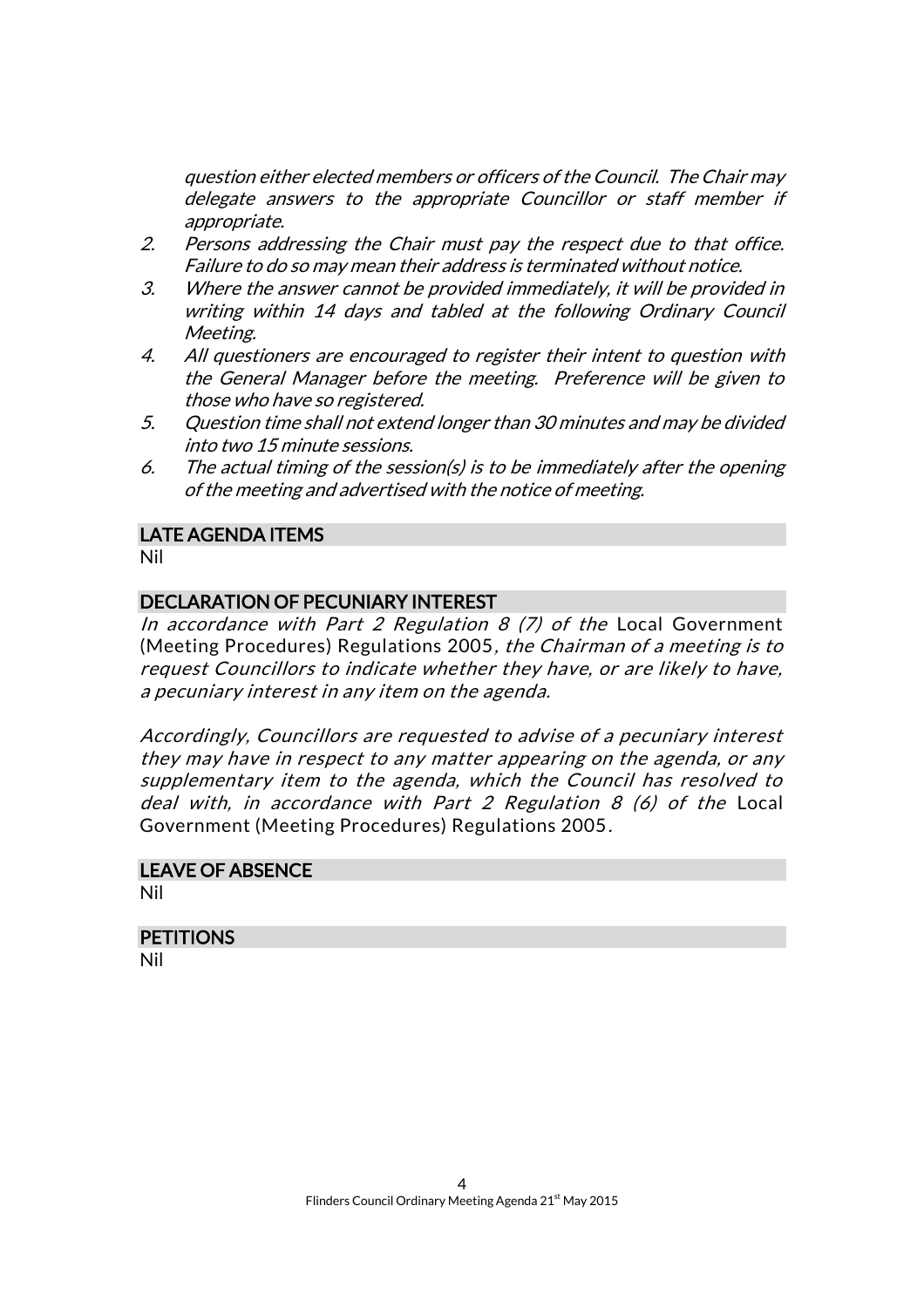## WORKSHOPS & INFORMATION FORUMS File No: COU/0205

## Council Workshop held on 7<sup>th</sup> May 2015

Council held a Workshop on the following subjects:

- Item 1: Strategic Plan
- $\bullet$  Item 2: Strategic Plan community consultation
- Item 3: Review to Tasmania's Emergency Management Arrangements
- Item 4: Presentation by Westpac re: Banking arrangements (Angela Miller) Ms Miller was unable to attend.
- $\bullet$  Item 5: NTD Regional Futures paper
- Item 5: Community Grants & Gunn Bequest
- Item 6: Black water update
- Item 7: Integrity Commission "Speak Up" Campaign
- Item 8: Budget Workshop dates and format.
- Item 9: Telecommunications
- Item 10: Review of Staff Code of Conduct
- Item 11: Shipping Container maintenance

#### Councillors Present:

Mayor Carol Cox, Deputy Mayor Marc Cobham, Cr Peter Rhodes, Cr Ken Stockton, Cr David Williams, Cr Gerald Willis

#### Apologies:

Cr Chris Rhodes

## Staff and Consultants Present:

Raoul Harper (General Manager), Sophie Pitchford (Corporate Services Manager), Jacci Viney (Development Services Coordinator -Item 6 only) and Brian Barnewall (Works and Services Manager – Item 6 only).

As workshops and information sessions are for information and discussion purposes only, no decisions are made or foreshadowed at these proceedings.

#### VOTING REQUIREMENTS:

Simple Majority

#### RECOMMENDATION:

That the Council Workshop held on  $7^{\rm th}$  May 2015 be noted.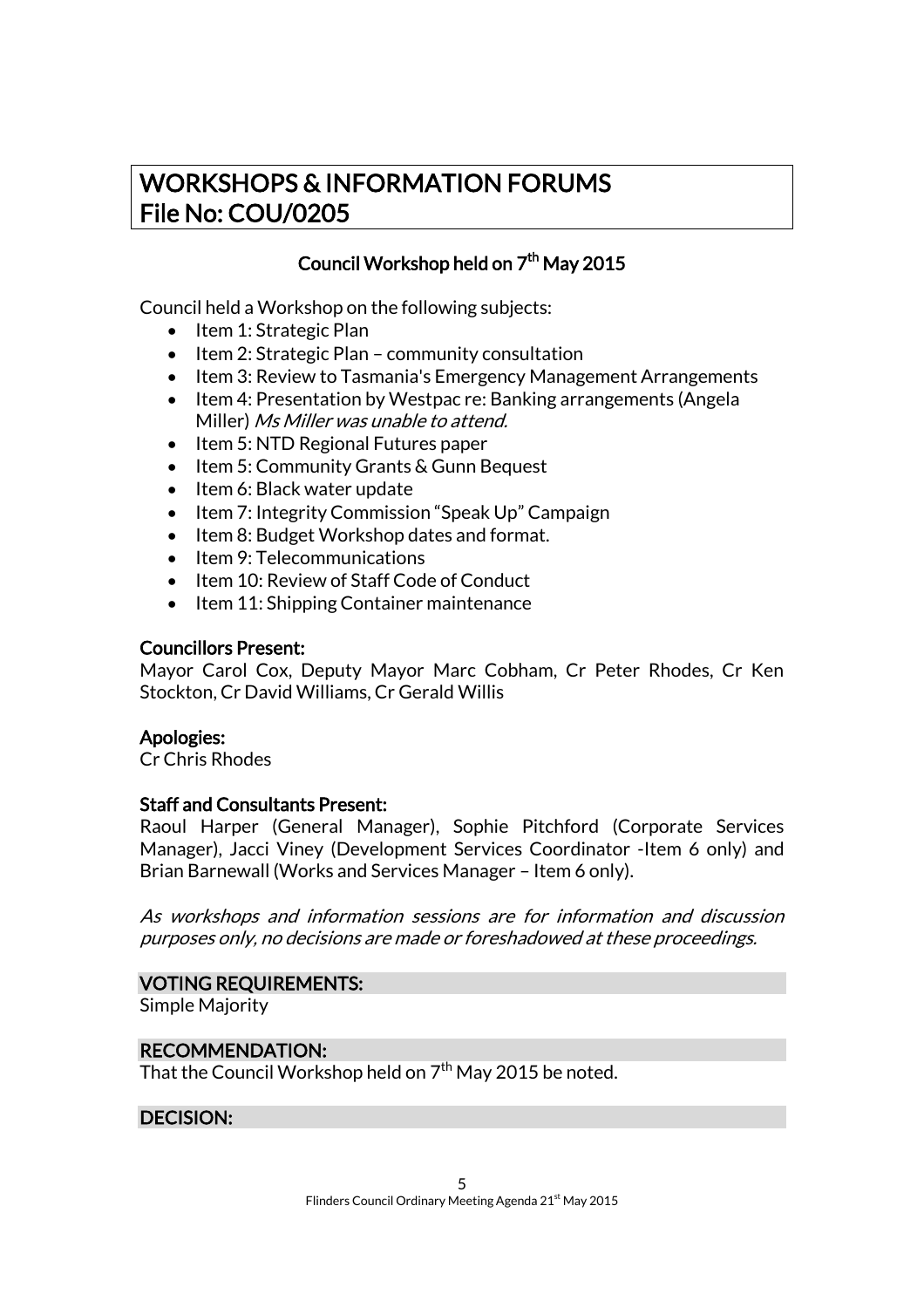#### PUBLIC MEETINGS

Nil

## COUNCILLOR'S QUESTIONS ON NOTICE

### Question 1: Gerald Willis

I ask the General Manager on behalf of Mrs. Lyn Wilson, does the Council have any intention of installing two flagpoles next to the newly created ANZAC memorial in Whitemark and an extra flagpole at the Emita cenotaph so that the New Zealand flag can be flown alongside the Australian flag on occasions which commemorate those who served from both countries in Gallipoli, especially because without the inclusion of the letters "NZ" there would be no ANZAC and if not, why not?

### Response from General Manager

The General Manager implements the decisions of Council. To date Council have not requested the installation of flag poles at the new Whitemark memorial or an extra flag pole at the Emita Cenotaph. Council could consider it as part of its budget deliberations for the 2015/2016 financial year.

## COUNCILLOR'S QUESTIONS WITHOUT NOTICE

Regulation 29 of the Local Government (Meeting Procedures) Regulations 2005 specifies that in putting a Question Without Notice a Councillor must not offer an argument or opinion, draw any inference or make any imputations except so far as may be necessary to explain the question. The Chairperson must not permit any debate of a Question without Notice or its answer.

## PUBLICATIONS/REPORTS TABLED FOR COUNCIL INFORMATION

Northern Tasmania Regional Futures Plan File No: COU/0305 Annexure 1: Northern Tasmania Regional Futures Plan: Directions Paper

#### OFFICER'S REPORT (Raoul Harper, General Manager):

That the publication provided by Northern Tasmania Development (NTD) be noted.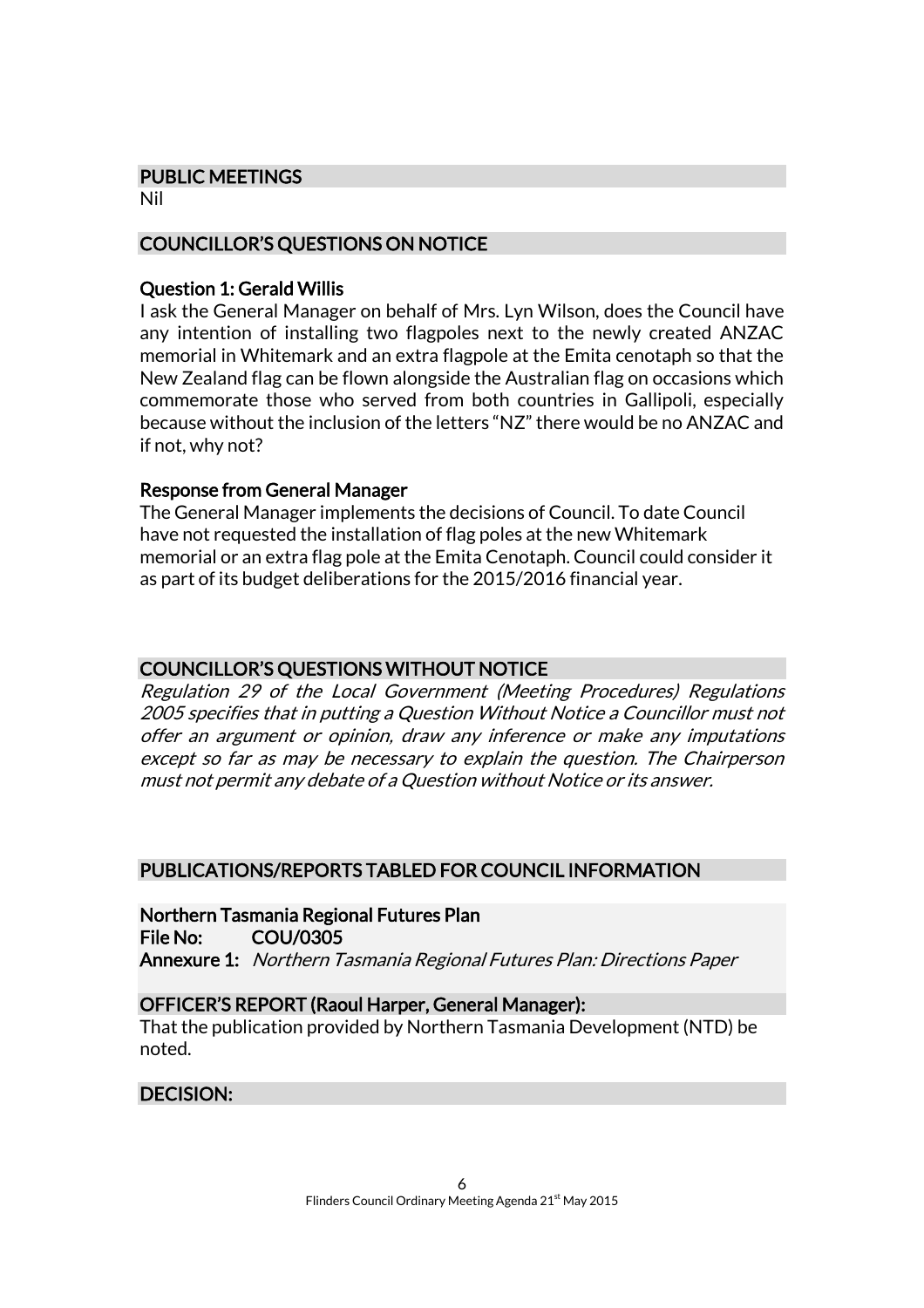## COUNCILLORS' REPORTS

## Report from Councillor Gerald Willis as the Flinders Council Representative on TasWater<br>File No:

WAT/0200

## CORRESPONDENCE IN:

| <b>DATE</b>             | <b>SUBJECT</b>                                                  |  |  |
|-------------------------|-----------------------------------------------------------------|--|--|
| 28 April 2015           | Email from Ailsa Sypkes, General Manager Legal and              |  |  |
|                         | Governance, with draft minutes of a meeting of owners'          |  |  |
|                         | representatives on 22 April 2015.                               |  |  |
| 28 April 2015           | Email from Ailsa Sypkes, General Manager Legal and              |  |  |
|                         | Governance, advising that a meeting of owners'                  |  |  |
|                         | representatives scheduled for 14 May has been cancelled and     |  |  |
|                         | that a new meeting will be scheduled prior to 31 July 2015.     |  |  |
| 28 April 2015           | Email from Ailsa Sypkes, General Manager Legal and              |  |  |
|                         | Governance, with an attached proposed media release from        |  |  |
|                         | Tony Foster, Chief Representative of the Owners'                |  |  |
|                         | Representatives, under the heading Councils keen to work        |  |  |
|                         | with State Government on water and sewerage.                    |  |  |
| 28 April 2015           | Email from Ailsa Sypkes, General Manager Legal and              |  |  |
|                         | Governance, requested by Tony Foster, Chief Representative      |  |  |
|                         | of the Owners' Representatives which includes information in    |  |  |
|                         | relation to the forecast distributions for FY2015/15. [I think  |  |  |
|                         | that should be FY2015/16].                                      |  |  |
| 28 April 2015           | Emails between Ailsa Sypkes, General Manager Legal and          |  |  |
|                         | Governance, and Gerry Willis advising that the press release    |  |  |
|                         | advised for 28 April incorrectly showed total assets of         |  |  |
|                         | "around \$0.2 billion", when, as identified by Mayor Carol Cox, |  |  |
|                         | the figure should be "around \$2 billion".                      |  |  |
| 28 April 2015           | Email from Ailsa Sypkes, General Manager Legal and              |  |  |
|                         | Governance, with an attached letter from Tony Foster, Chief     |  |  |
|                         | Representative, to Hon. Peter Gutwein MP.                       |  |  |
| 11 May 2015             | Email from Ailsa Sypkes, General Manager Legal and              |  |  |
|                         | Governance, with an attached report titled Taswater             |  |  |
|                         | Quarterly Report to Owners' Representatives - Progress          |  |  |
|                         | Update to 31 March 2015.                                        |  |  |
| VOTINIC DEOI IIDEMENTS. |                                                                 |  |  |

#### VOTING REQUIREMENTS:

Simple Majority

## RECOMMENDATION:

That the report be received.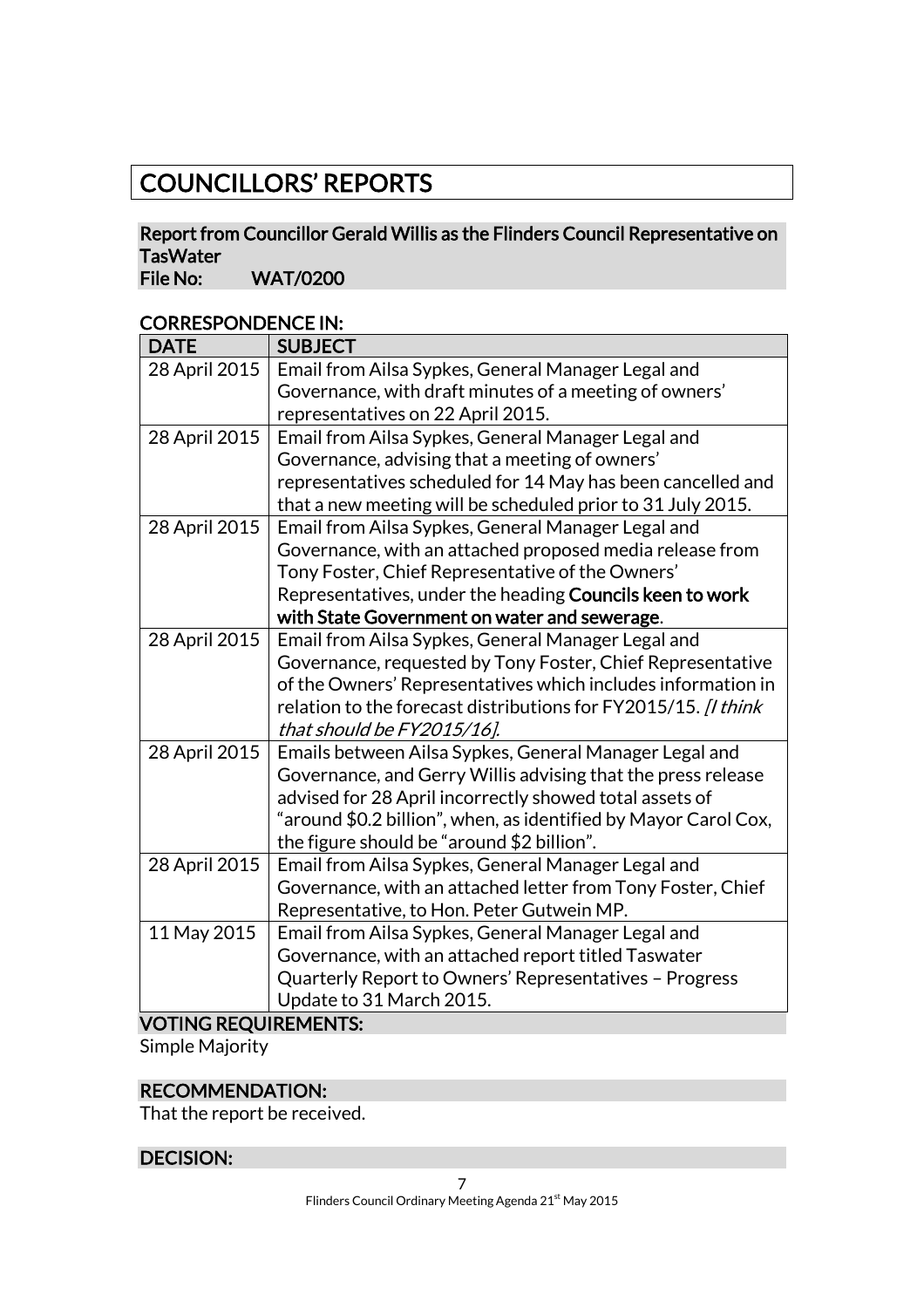## MAYOR'S REPORT:

| <b>ACTION</b>            | Information  |
|--------------------------|--------------|
| <b>PROPONENT</b>         | Mayor, C Cox |
| <b>FILE REFERENCE</b>    | COU/0600     |
| <b>ASSOCIATED PAPERS</b> | Nil          |

## REPORT:

#### APPOINTMENTS:

| Deputy Leader of the Labor Party, Michelle O'Byrne MP - Re vet |  |
|----------------------------------------------------------------|--|
| position                                                       |  |
| Lady Barron Hall Special Committee meeting                     |  |
| Pop Up Stencil Art Exhibition. - (School Holiday Program Art   |  |
| Work)                                                          |  |
| Dawn Service                                                   |  |
| <b>ANZAC March &amp; Service</b>                               |  |
| BBQ with Cape Barren Island residents attending ANZAC          |  |
| Service                                                        |  |
| Lady Barron Hall Special Committee meeting                     |  |
| Meeting with Angela Miller, Regional General Manager           |  |
| Tasmania RETAIL & BUSINESS BANKING, Westpac                    |  |
| Meeting with Monica Dadson from The Examiner Newspaper         |  |
| <b>Project Management Framework Presentation</b>               |  |
| Council meeting                                                |  |
| Meeting with Port & Coastal Representatives                    |  |
| <b>Funeral Mrs. Ruth Walsh</b>                                 |  |
| John Kirwan, RFDS CEO meeting                                  |  |
| All day Workshop                                               |  |
| <b>MEMC Meeting</b>                                            |  |
|                                                                |  |

## Vet Position.

Michelle O'Byrne MP rang, having been made aware of the vet situation on the Island by concerned community members. Michelle advised the Labor Party would in principal, be supportive of actions taken by the government to support a practicing vet service on the Island.

Craig Elliot, of Biosecurity Tasmania, is planning a visit to the Island and to meet with Councillors in June.

#### Banking.

Westpac are reconsidering their presence on the Island, having made the decision as a company to close all their agencies. Angela Miller, was meant to meet with Councillors on the  $7<sup>th</sup>$  May, however was unable to travel due to illness. Another date is yet to be arranged.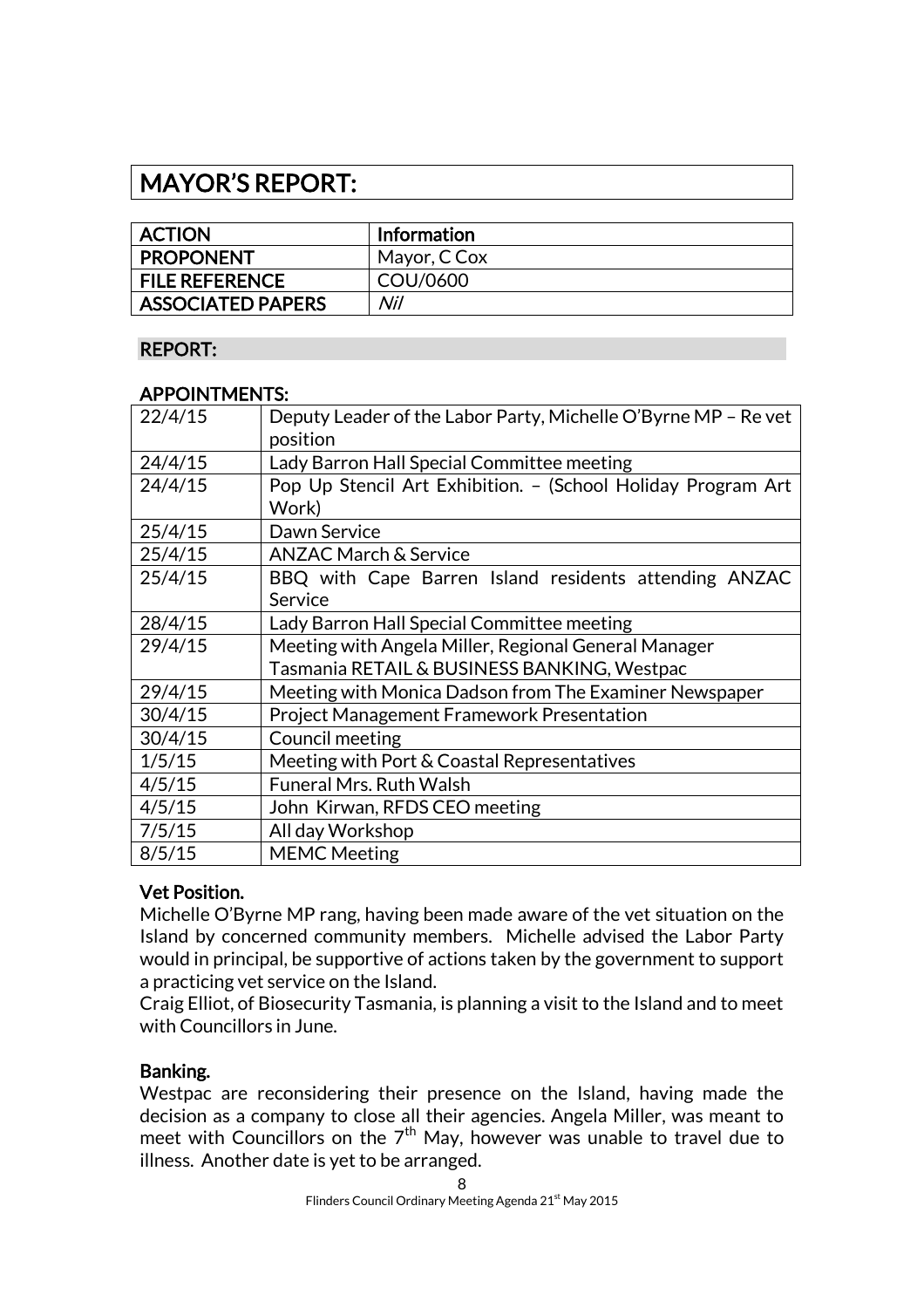## CORRESPONDENCE IN:

| <b>DATE</b> | <b>WHO</b>                                                 | <b>SUBJECT</b>                                                                          |  |
|-------------|------------------------------------------------------------|-----------------------------------------------------------------------------------------|--|
| 23/04/15    | <b>J</b> Clifford                                          | Copy of letter to Australia Post                                                        |  |
| 24/04/15    | <b>TasWater</b>                                            | Update on TasWater Treatment plant<br>developments                                      |  |
| 27/04/15    | <b>Heart Foundation</b>                                    | Entries open 2015 Heart Foundation Local<br><b>Government Awards</b>                    |  |
| 27/04/15    | Multicultural<br>Council of<br>Tasmania                    | <b>Unity Campaign</b>                                                                   |  |
| 27/04/15    | Albert van Zetten,<br>Mayor of<br>Launceston               | Invite to 125 <sup>th</sup> Anniversary of the<br>University of Tasmania (apology sent) |  |
| 27/04/15    | A Nobbs, Oceania<br>Economic<br>Development<br>Corporation | Update on Australia Small Island Forum<br>(ASIF) September 2015                         |  |
| 27/04/15    | V Epstein                                                  | Information relating to the Agenda Item on<br>the Island vet position                   |  |
| 27/04/15    | <b>Natural Resource</b><br>Management<br>North             | <b>Autumn Newsletter</b>                                                                |  |
| 27/04/15    | D Le Marchant.<br><b>NTD</b>                               | Forwarding - Letter from Dorset Council<br>requesting presentation on value of NTD      |  |
| 27/04/15    | C Griffin, TNT                                             | <b>TNT Tourism Bulletin</b>                                                             |  |
| 27/04/15    | Mayor, Glenorchy<br>Council                                | Local Government reform                                                                 |  |
| 27/04/15    | L Klumpp,<br><b>Biosecurity</b><br>Tasmania                | Re future of biosecurity on the Bass Strait<br>Islands and Council contact point        |  |
| 27/04/15    | <b>Heart Foundation</b>                                    | 2015 Heart Foundation Local Government<br>Awards now open                               |  |
| 27/04/15    | Multicultural<br>Council of<br>Tasmania                    | <b>Unity Campaign</b>                                                                   |  |
| 27/04/5     | R Dallas                                                   | Information relating to the Agenda Item on<br>the Island vet position                   |  |
| 28/4/15     | <b>TasWater</b>                                            | May meeting cancelled, next prior to 31<br>July                                         |  |
| 29/04/15    | Chris Griffin                                              | Heads up re Industry Advisory - Invitation<br>to attend a T21 Directions Forum          |  |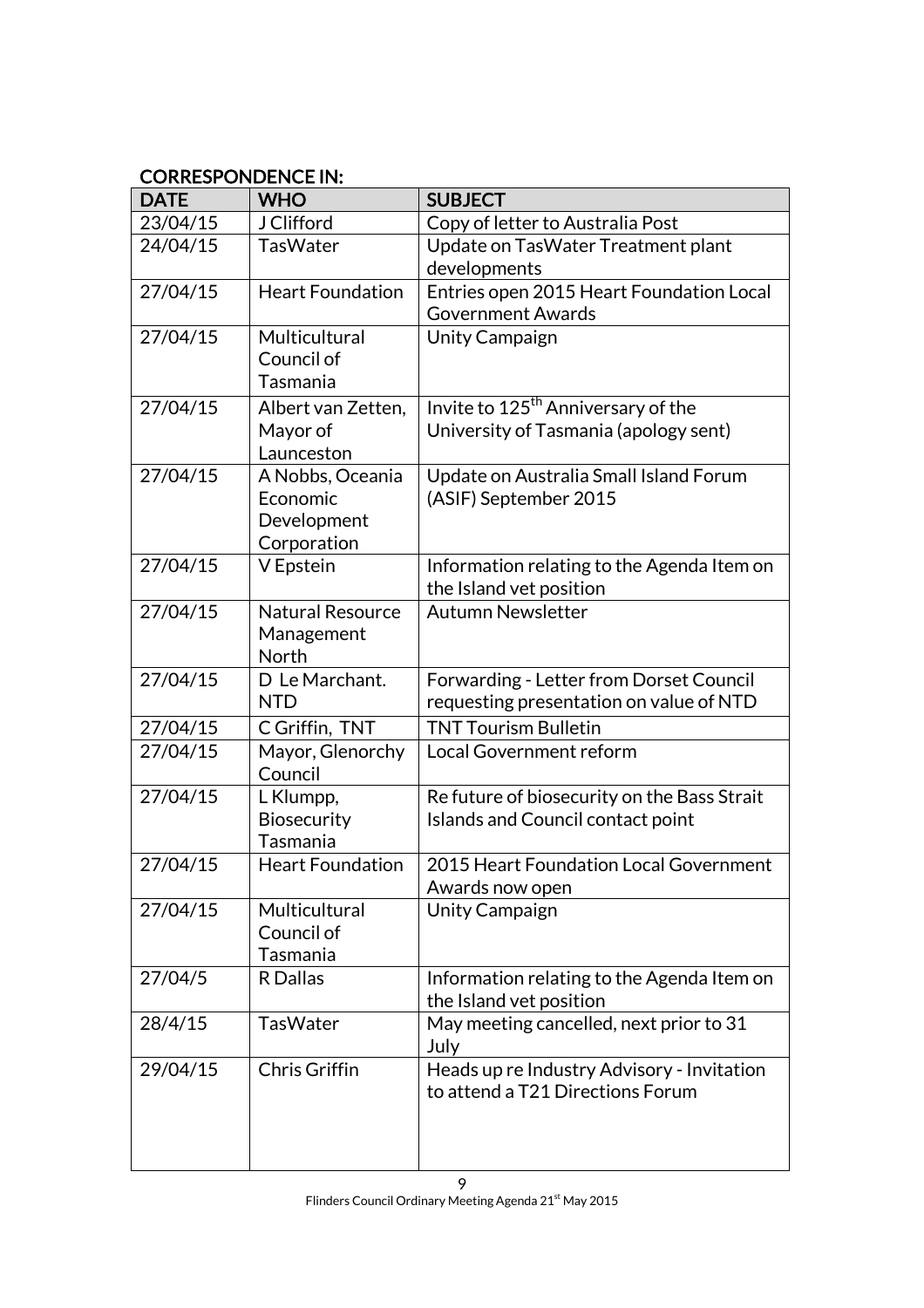| 29/04/15 | Craig Elliott<br>Director,<br><b>Biosecurity</b><br>Operations  <br><b>Biosecurity</b><br>Tasmania<br>Department of<br>Primary<br>Industries, Parks,<br>Water and<br>Environment | Vet position                                                                                                                                       |  |
|----------|----------------------------------------------------------------------------------------------------------------------------------------------------------------------------------|----------------------------------------------------------------------------------------------------------------------------------------------------|--|
| 29/04/15 | Office of the<br>Secretary,<br>Department of<br>Education                                                                                                                        | Department of Education - Good teaching<br>resources                                                                                               |  |
| 30/04/15 | Steve Whiteley,<br><b>CEO</b> Forestry<br>Tasmania.                                                                                                                              | Government response to Forestry<br>Tasmania review                                                                                                 |  |
| 30/04/15 | Artistic Director,<br>Ten Days on the<br>Island                                                                                                                                  | Wrap up of this year's event                                                                                                                       |  |
| 1/05/15  | Minister for State<br>Growth, Matthew<br>Groom, MP                                                                                                                               | <b>State Population Growth Strategy</b><br>invitation for Council delegate to<br>participate                                                       |  |
| 01/05/15 | Minister for State<br>Growth, Matthew<br>Groom MP.                                                                                                                               | Request for Delegate to development of<br><b>State Population Strategy</b>                                                                         |  |
| 4/05/15  | Katrena<br>Stephensen, LGAT                                                                                                                                                      | Regional Innovation survey                                                                                                                         |  |
| 5/05/15  | John Kirwan, CEO<br><b>RFDS</b>                                                                                                                                                  | Report on benefits of greater investment in<br>preventative health. Productivity<br>Commission Research Paper - Efficiency in<br>Health April 2015 |  |
| 5/05/15  | John Kirwan, CEO<br><b>RFDS</b>                                                                                                                                                  | Transition to work information                                                                                                                     |  |
| 5/05/15  | Sallese Gibson,<br><b>ABC News</b>                                                                                                                                               | Introduction                                                                                                                                       |  |
| 6/05/15  | <b>West Coast</b><br>Council                                                                                                                                                     | <b>West Coast Community Plan (2015)</b><br>Engagement                                                                                              |  |
| 6/05/15  | Guy Barnett,<br>Parliamentary<br>Secretary to the<br>Premier                                                                                                                     | 26 <sup>th</sup> National Volunteer week 11-17 <sup>th</sup> May<br>- Give Happy - Live Happy                                                      |  |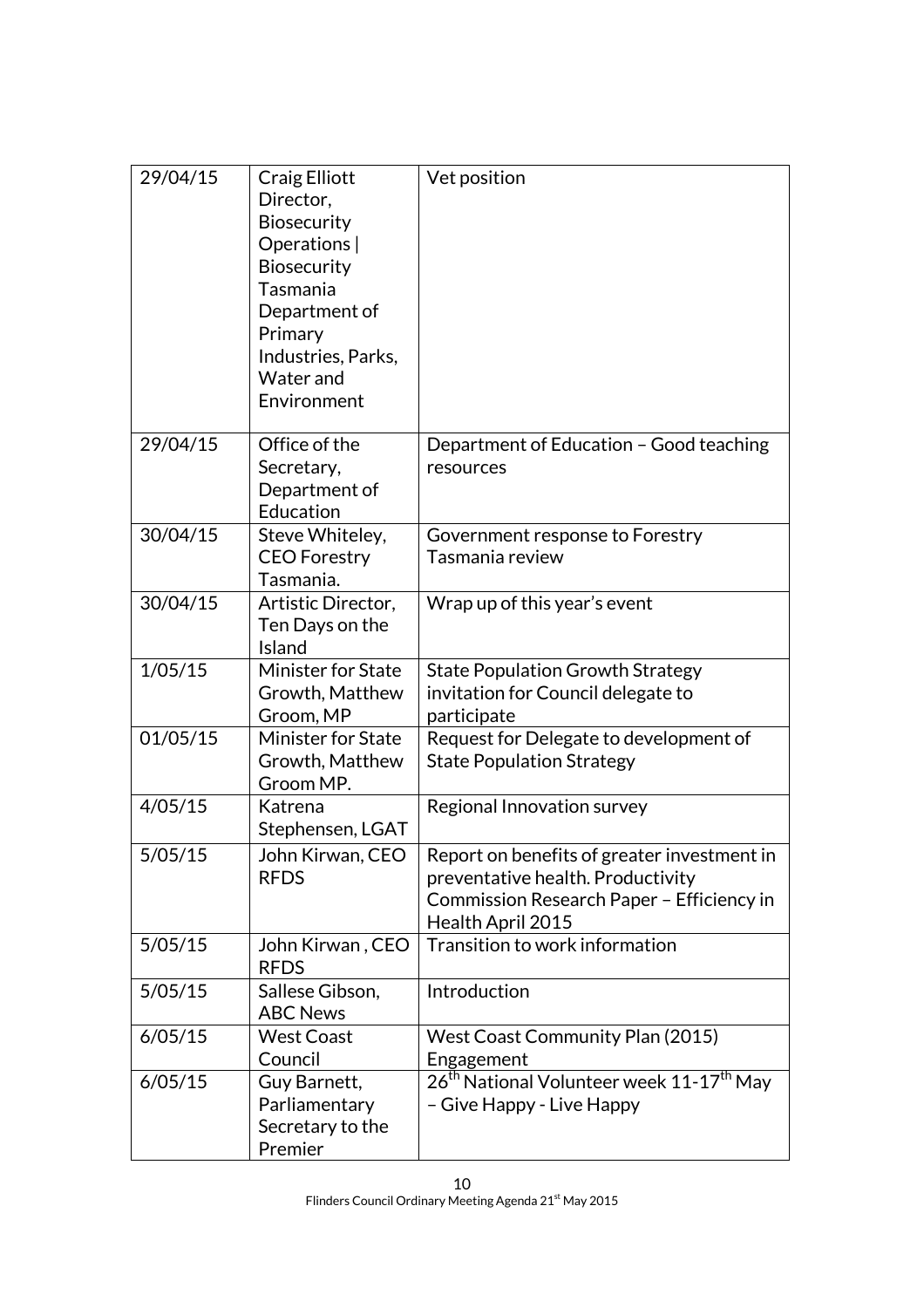| 6/05/15  | <b>LGAT</b>                                                                  | Papers and Presentations from April 30 <sup>th</sup><br>meeting on Amalgamation available                                                        |  |
|----------|------------------------------------------------------------------------------|--------------------------------------------------------------------------------------------------------------------------------------------------|--|
| 6/05/15  | <b>Premiers Office</b>                                                       | Invite to industry discussion on the future<br>of on Tourism 21 - the State Tourism<br>Strategy.                                                 |  |
| 07/05/15 | Parliamentary<br>Secretary to the<br>Premier                                 | National Volunteer Week 11-17 May                                                                                                                |  |
| 07/05/15 | Her Excellency<br>Professor the<br>Honourable Kate<br>Warner                 | Invite to Reception to mark the Birthday of<br>her Majesty The Queen - 4/5/15                                                                    |  |
| 11/05/15 | <b>TasWater</b>                                                              | <b>Quarterly Report to Owners</b><br>Representatives - Progress Update to 31<br><b>March 2015</b>                                                |  |
| 11/05/15 | <b>Flinders Island</b><br>Aboriginal<br>Association Inc.                     | Advice and invite June long weekend Fun<br>Run.                                                                                                  |  |
| 11/05/15 | P Nugent                                                                     | Expression of appreciation for sealing on<br>Palana Road.                                                                                        |  |
|          |                                                                              | Email wifi at airport.                                                                                                                           |  |
| 12/05/15 | S Douglas,<br>Planning &<br>Environment<br>Manager,<br>Launceston<br>Airport | Response to query about review of<br>Disability Access Facilitation Plan for<br><b>Launceston Airport</b>                                        |  |
| 13/05/15 | TasWater                                                                     | Notice of General Meeting on the 28 <sup>th</sup> July                                                                                           |  |
| 13/05/15 | Katrena<br>Stephenson, LGAT                                                  | Federal Budget Information from ALGA                                                                                                             |  |
| 13/05/15 | <b>Minister for State</b><br>growth, The Hon<br>Matthew Groom<br><b>MP</b>   | Invitation to informal discussion exploring<br>ways in which the government,<br>stakeholders and the community can grow<br>Tasmania's population |  |
| 12/05/15 | Stephen Douglas,<br>Launceston<br>Airport                                    | Response re Disability Access Facilitation<br>Plan for Launceston Airport                                                                        |  |
| 06/05/15 | Premier                                                                      | Invitation to meeting to discuss the future<br>of Tourism 21 - The State Tourism Strategy<br>$-8/5$                                              |  |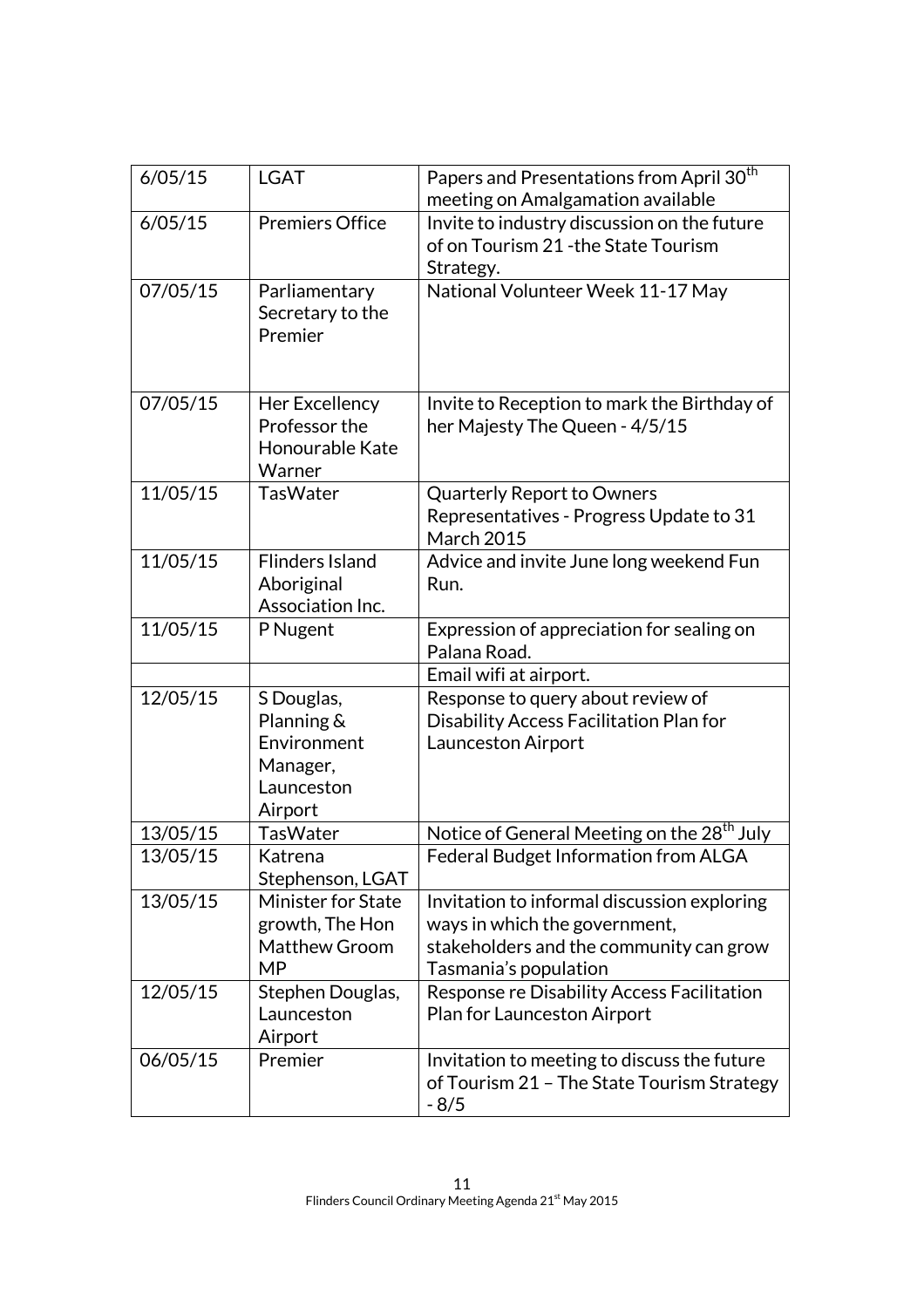## CORRESPONDENCE OUT:

| <b>DATE</b> | <b>WHO</b>             | <b>SUBJECT</b>                              |
|-------------|------------------------|---------------------------------------------|
| 24/04/15    | J Johnston,            | Re 2015-16 livestock wharfage/levy          |
|             | <b>Tasports</b>        | discussions with primary producers          |
| 28/04/15    | Carol Crute            | Thank you for knitted poppy for ANZAC       |
|             |                        | Day                                         |
| 28/04/15    | V Epstein              | Thank you for information on Vet Position   |
| 28/04/15    | R Dallas               | Thank you for information on Vet Position   |
| 07/05/15    | Inquirer               | Copy of Aquaculture Study Flinders 2001     |
| 07/05/15    | Angela Miller,         | Query as to new visit date                  |
|             | Westpac                |                                             |
| 12/05/15    | Angela Miller,         | Query re confirmation of Island visit       |
|             | Westpac                | suggested for this week                     |
|             |                        |                                             |
| 12/05/15    | P Hodgen, General      | Re access issues to the Sharp Airlines      |
|             | Manager,               | <b>Terminal</b>                             |
|             | Launceston Airport     |                                             |
|             |                        |                                             |
| 12/05/15    | S Douglas,             | Re review of Disability Access Facilitation |
|             | Planning &             | Plan for Launceston Airport                 |
|             | Environment            |                                             |
|             | Manager,               |                                             |
|             | Launceston Airport     |                                             |
| 11/05/15    | <b>Flinders Island</b> | Re Invite to Fun Run                        |
|             | Aboriginal             |                                             |
|             | Association Inc.       |                                             |

## VOTING REQUIREMENTS:

Simple Majority

## RECOMMENDATION:

That the Mayor's report be received.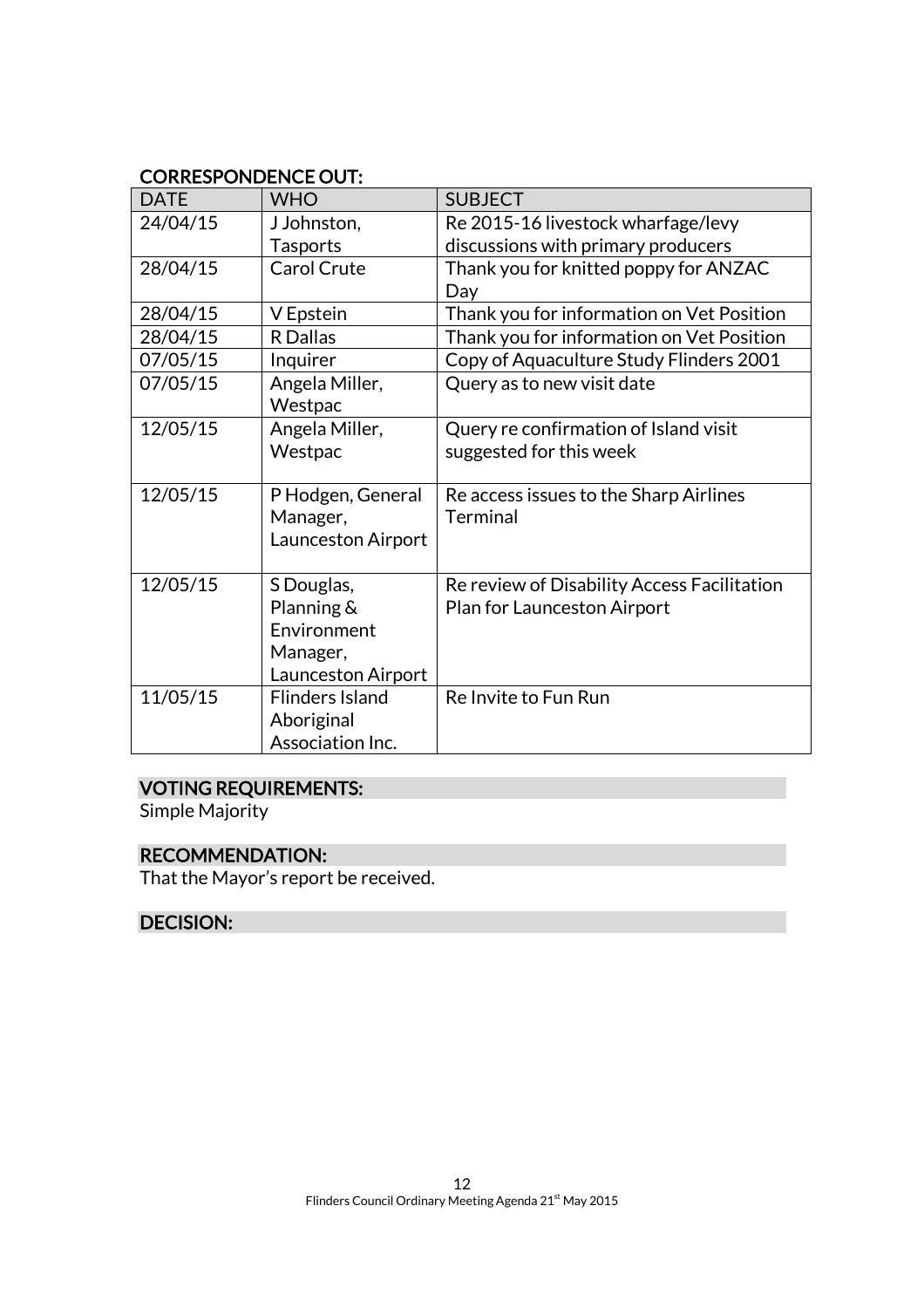## OPERATIONAL BUSINESS OF COUNCIL

#### A. DEVELOPMENT SERVICES AND PLANNING APPLICATIONS

Item A1: Building Approvals Policy – to be rescinded File No: REA/0101 Annexure2: Building Approvals Policy

#### B. NOTICE OF MOTIONS

- Item B1: Notice of Motion Names of Representors File No: DSV/0200
- Item B2: Notice of Motion Furneaux Community Health Special Committee Representative File No: CSV/0912
- Item B3: Notice of Motion Audit Panel File No: CSV/0912

## C. CORPORATE SERVICES

| Item C1: | <b>Waiver of Fees Policy</b>                   |
|----------|------------------------------------------------|
| File No: | <b>FIN/0701</b>                                |
|          | <b>Annexure 3:</b> DRAFT Waiver of Fees Policy |

- Item C2: Variation to the 2014/15 Budget Review File No: FIN/0701 Annexure 4: Capital Works Program Budget
- Item C3: Variation to the 2014/15 Budget Review File No: FIN/0702 Annexure 5: Capital Works Program Budget

#### D. **GOVERNANCE**

Item D1: Personal Information Protection Policy File No: ADM/0900 Annexure 6: DRAFT Personal Information Protection Policy

> 13 Flinders Council Ordinary Meeting Agenda 21<sup>st</sup> May 2015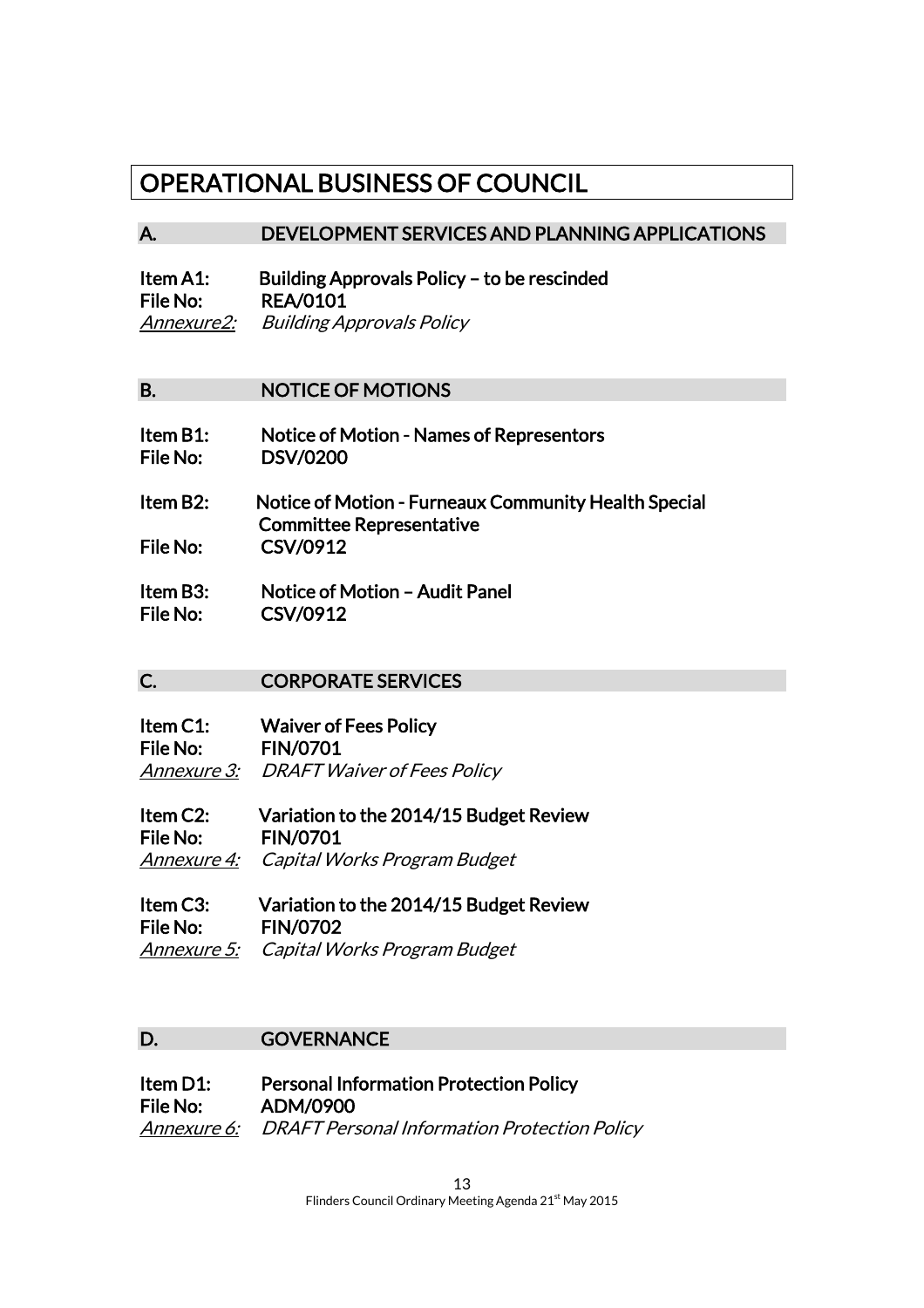Item D2: Community Grants 2015-16<br>File No: FIN/0905

**FIN/0905** 

Associated Papers: Grant Applications Previously Circulated to Elected Members only

Item D3: Gunn Bequest Grants 2015-16 File No: FIN/1600 Associated Papers: Grant Applications Previously Circulated to Elected

Members only

Item D4: Councillor Resolution Report File No: COU/0600 Annexure 7: Councillor Resolution Report May 2015

Meeting Closed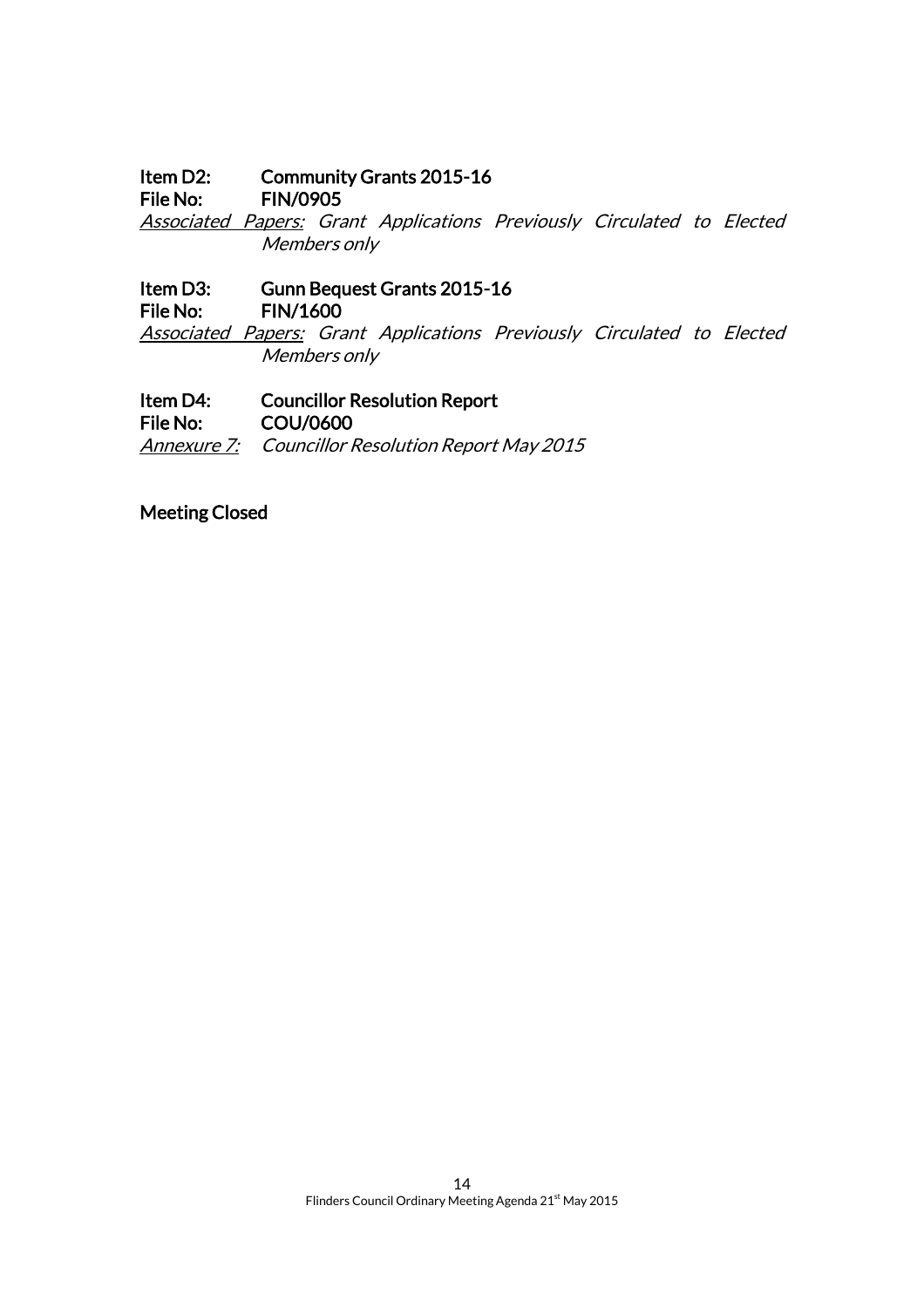## A. DEVELOPMENT SERVICES

### Item A1: Building Approvals Policy – to be rescinded

| <b>ACTION</b>            | <b>Decision</b>                               |
|--------------------------|-----------------------------------------------|
| <b>PROPONENT</b>         | Council Officer                               |
| <b>OFFICER</b>           | Development Services Coordinator, Jacci Viney |
| <b>FILE REFERENCE</b>    | <b>REA/0101</b>                               |
| <b>ASSOCIATED PAPERS</b> | Annexure 2: Building Approvals Policy         |

#### INTRODUCTION:

Council's Policy Manual is an important document of Council as it provides direction to Staff, Management and Councillors. Council has a policy that states that policies should be reviewed at least every two (2) years.

#### PREVIOUS COUNCIL CONSIDERATION:

| Adopted  | $11th$ August 2005              | 475.08.05  |
|----------|---------------------------------|------------|
| Amended  | 23 <sup>rd</sup> September 2010 | 278.09.10  |
| Reviewed | $26th$ March 2015               | 73.03.2015 |

## OFFICER'S REPORT:

The Building Approvals Policy has been in place since 2005 and reviewed once since it was first adopted. All procedures of this nature must be followed in strict accordance with the *Building Act (Tas) 2000* and Building Regulation 2014. This Policy serves no purpose and cannot be reflected upon to provide guidance to officers of Council when dealing with matters as outlined in the Policy.

Council resolved to rescind the Elected Members' Allowances & Reimbursements Policy and allowed it to lay on the table for 28 days for public comment. No submissions were received during the public consultation period. STATUTORY REQUIREMENT:

Nil

#### POLICY/STRATEGIC IMPLICATIONS:

3.0 Land use, Development and Building

#### RISK/LIABILITY:

There is a risk that the Policy will contravene a practice outlined in the *Building* Act 2000 and may be utilised instead of legislated proceedings.

#### VOTING REQUIREMENTS:

Simple Majority

#### OFFICER'S RECOMMENDATION:

That Council rescinds the Building Approvals Policy.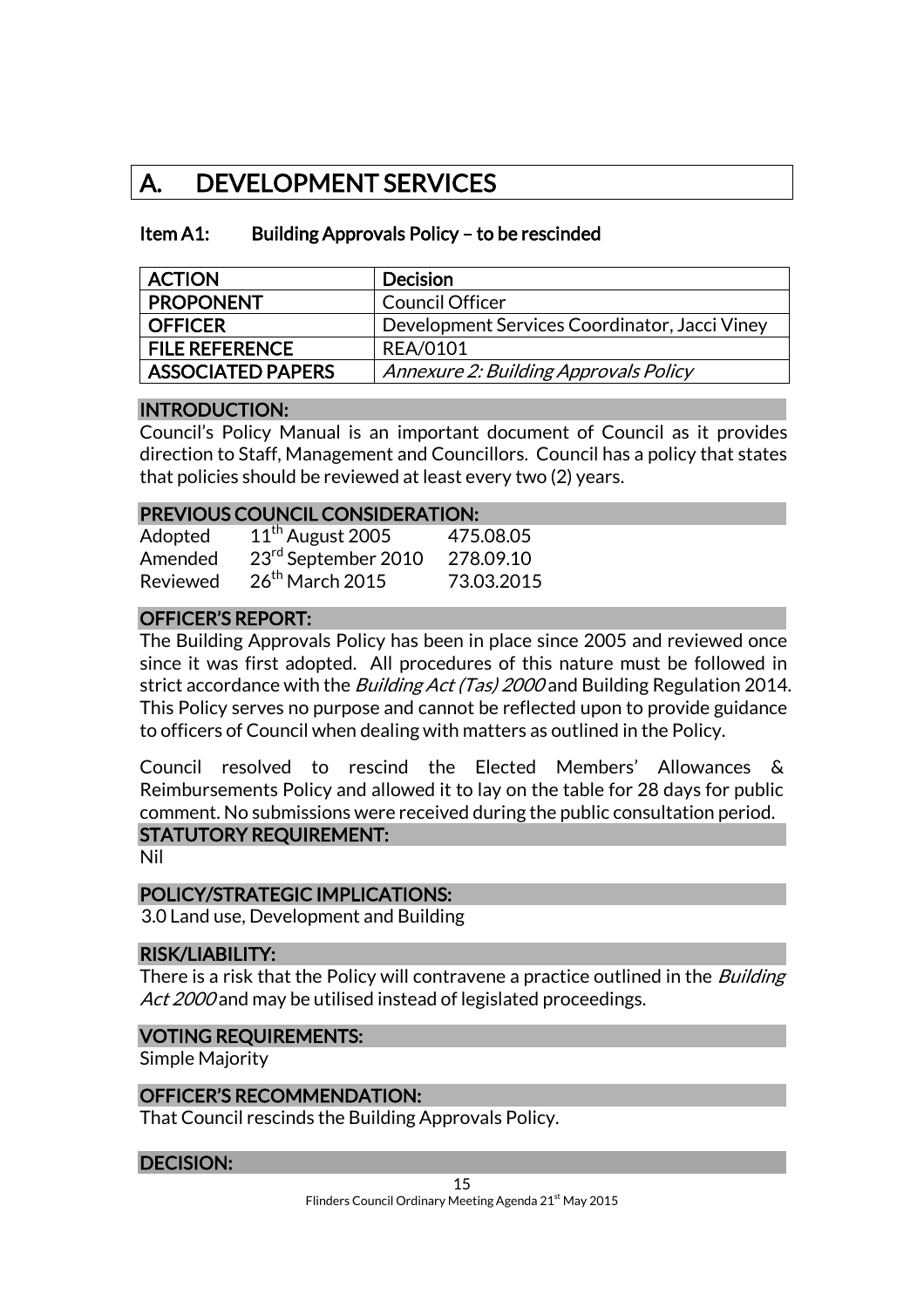## B. NOTICE OF MOTIONS

#### Item B1: Notice of Motion - Names of Representors

| <b>ACTION</b>            | <b>Decision</b>                 |
|--------------------------|---------------------------------|
| <b>PROPONENT</b>         | <b>Councillor Gerald Willis</b> |
| <b>OFFICER</b>           | General Manager, Raoul Harper   |
| <b>FILE REFERENCE</b>    | DSV/0200                        |
| <b>ASSOCIATED PAPERS</b> | Nil                             |

#### NOTICE OF MOTION:

That from the closure of this meeting any future representation received under the terms of any section of the Land Use Planning and Approvals Act 1993 will only be included in any agenda of the Flinders Council with full disclosure of the name of the person making the representation and, furthermore, if a representation is made by an agent, then the agent shall disclose the name of the person for whom the agent is acting and, furthermore, any representation shall not be redacted in any manner prior to consideration by the Council nor will any representation be considered unless the name of the person ultimately making the representation is disclosed.

## COUNCILLOR'S REPORT:

Under the terms of section 9(1)(3)(b) of the Land Use Planning and Approvals Act 1993 representations may be made in relation to an application for a permit in accordance with section 57(5). There is no reference to any requirement that representations made under section 57(5) should or should not be disclosed.

Those sections are reproduced here. Some sub-sections which have minimal or less relevance have been removed.

That the Act makes no reference to disclosing identities of those who make representations in relation to planning applications means that Councils are free to determine the way in which representations are disclosed.

The practise of disclosing the identities of those individuals who make representations to the council in relation to planning applications is one which ensures full transparency in relation to all parties who wish to make public statements about planning applications. If a person is going to make a representation then, in the opinion of this Councillor, that person should have their name fully disclosed; if not then the representation should not be heard.

It is the Council administration which has decided not to disclose the names of those making representations, not the Elected Members. There is no policy which decrees that names of those making representations should not be made.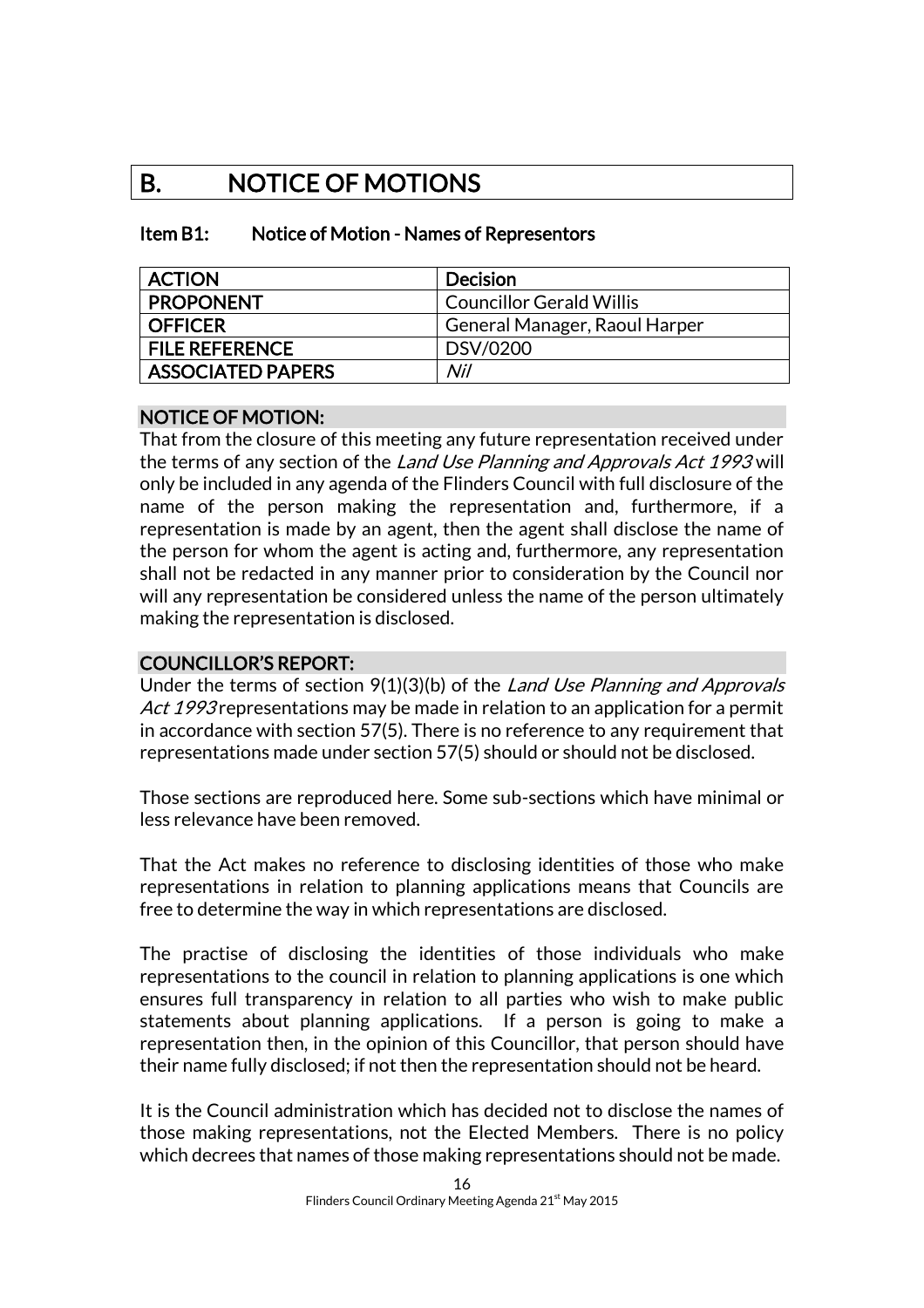The requirement that all the names of those making representations be disclosed means that the Elected Members can form their own opinions on the relevance of the representations. It also means that individuals making representations do so in the full knowledge that there will be no anonymity in their representation.

In many cases where representations have been made it is possible for a reader of the representation to determine that person's identity from the content. This motion, if passed, would ensure the identities of all those who make representations are disclosed.

## EXTRACT FROM LAND USE AND PLANNING APPROVALS ACT 1993

## 9. Notice of application for permit

(1) For the purposes of section  $57(3)$  of the Act, notice by a planning authority of an application for a permit is to be–

(a) advertised in a daily newspaper circulating generally in the area relevant to the application; and

(b) displayed at the planning authority's office; and

(c) given to the owners and occupiers of all properties adjoining the land that is the subject of the application; and

(d) displayed on the land that is the subject of the application–

(i) in a size not less than A4; and

(ii) as near as possible to each public boundary.

(3) A notice unde[r subregulation\(1\)](http://www.thelaw.tas.gov.au/tocview/content.w3p;cond=ALL;doc_id=%2B141%2B2014%2BGS9%40Gs1%40EN%2B20150408130000;histon=;inforequest=;prompt=;rec=11;term=representations#GS9@Gs1@EN) is to–

(b) advise that representations in relation to the application may be made in accordance wit[h section 57\(5\)](http://www.thelaw.tas.gov.au/tocview/index.w3p;cond=ALL;doc_id=70%2B%2B1993%2BGS57%40Gs5%40EN%2B20150408130000%23GS57%40Gs5%40EN;histon=;prompt=;rec=;term=representations) of the Act; and

(c) explain how those representations may be made.

#### 57. Applications for discretionary permits

(3) Unless the planning authority requires the applicant to give notice, the authority must give notice, as prescribed, of an application for a permit.

(5) Any person may make representations relating to the application during the period of 14 days commencing on the date on which notice of the application is given unde[r subsection \(3\)](http://www.thelaw.tas.gov.au/tocview/content.w3p;cond=;doc_id=70%2B%2B1993%2BGS57%40Gs3%40EN%2B20150408000000;histon=;inforequest=;prompt=;rec=153;term=#GS57@Gs3@EN) or such further period not exceeding 14 days as the planning authority may allow.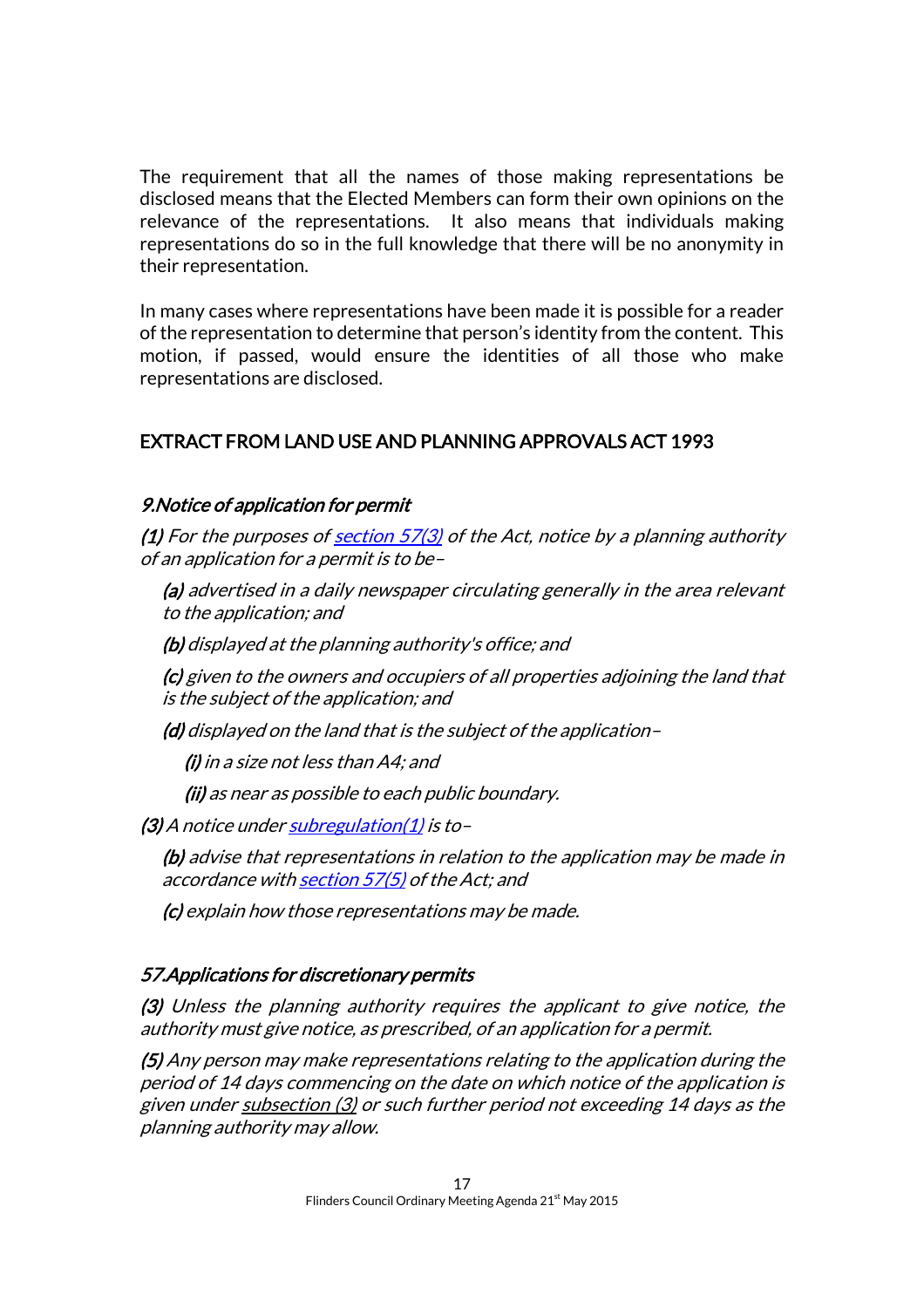$(5AA)$  If the time period specified in  $subsection(5)$  includes any days on which the office of the planning authority is closed during normal business hours in that part of the State where the land subject to the application for a permit is situated, that period is to be extended by the number of those days.

## PREVIOUS COUNCIL CONSIDERATION:

Nil

## OFFICER'S REPORT:

Flinders Council has no formal policy directive in relation to the printing (or not) of a representor's name in relation to the planning process under the Land Use Planning and Approvals Act 1993 (the Act). The Act is silent on the matter and the printing of such information is a matter of Council policy or procedure. In the absence of any formal directive, staff do not print the names of representors.

Under the requirements of the Act, case law has consistently determined that a representation must include:

- the identity of the representor (this is not stated in the act, but a clear requirement of the obligations for notification of a decision);
- a clear identification of the subject application; and
- a clear representation that they object or support the proposal.

Provided these matters are included within the representation, it is valid and must be considered in determination of the subject application. There is no requirement specifically for the name of the representor to be included in any public documentation or agenda.

There is no requirement for the representor to have any clear involvement, relationship or anything else with any other parties in the process. There is nothing in the Act that prevents an agent acting for an interested or affected party.

Including a representor's identity in the agenda document is a matter of Council policy. Many Councils include the representor's name, but redact personal or contact details. This is quite a sensible approach. As stated earlier in this report, Flinders Council has no formal policy on the matter but in my time as General Manager, and previous to this as I understand it; Council has not included the names of representors in agenda items. If the elected members are of the mind that the inclusion of a person's name is important then there is no specific impediment to this occurring, a decision of Council and a directive to the General Manager from Council to deliver such is simply required.

That said, the identity of the representor is a separate issue to its consideration against the particular application. The Resource Management and Planning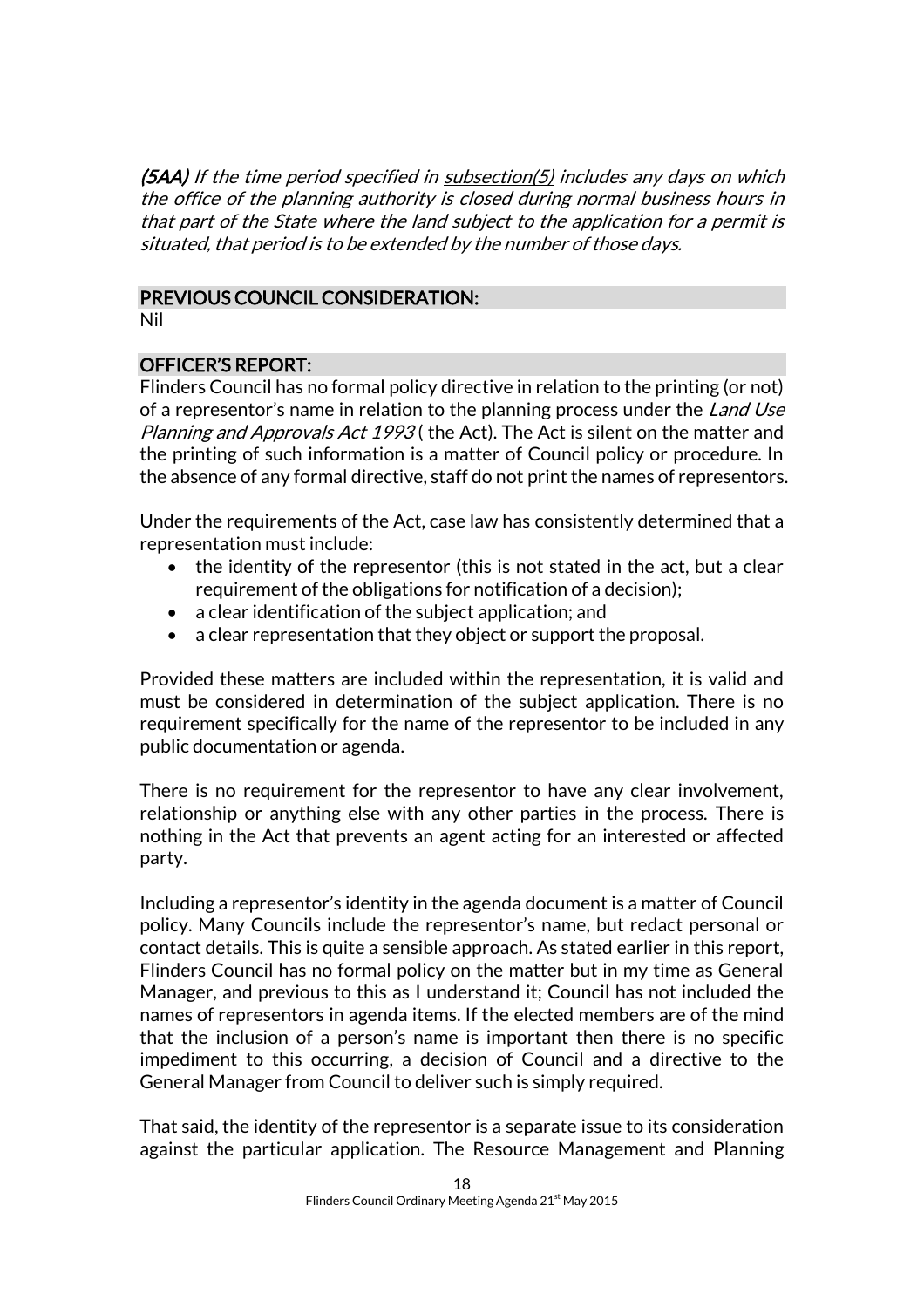Appeals Tribunal have consistently determined that the identity (or proximity for that matter) of a representor is not a valid consideration when determining the representation against a particular application. I would caution Councillors to consider this when formulating their opinions.

For these reasons, Council cannot determine that representations made through an agent *will not be heard* if they do not fully disclose the name of the person who commissioned the representation. This is not a relevant test under the Act for making a representation. Any attempt by Council to implement such a practice would ultimately result in an application being determined without considering representations that were valid at law. In that case:

- the Council would not have made a valid decision on the application;
- the application would be undetermined, and ultimately exceed the statutory time for determination (42 days for discretionary applications); and
- Council would ultimately be liable for the costs of all parties and the Tribunal for determination of the application, and potentially for any party who subsequently relied on that 'purported' decision and incurred costs or damages as a result (in my opinion).

The proposal outlined in the notice of motion is sound, except for the requirement for an agent to provide their client's name and details in order to have the representation heard.

Normally, this is an operational matter that would be addressed through policies or procedures. Inclusion of a representor's name (and redaction of contact details for that matter) is consistent with Flinders Council's adopted Personal Information Protection Policy, clauses 4.1.3, 4.1.5 and 4.2.1. Given this policy, the motion could be addressed through a revision of the relevant internal procedure whereby the General Manager can direct staff to include the names (but not the contact details) of representors in planning related agenda items.

## STATUTORY REQUIREMENTS:

Local Government Act 1993 Land Use Planning and Approvals Act 1993

## POLICY/STRATEGIC IMPLICATIONS:

3. Land use, Development and Building - A productive system of land and building development that promotes investment and activity while protecting people and the environmental characteristics of the Flinders Municipal area.

## BUDGET AND FINANCIAL IMPLICATIONS:

Nil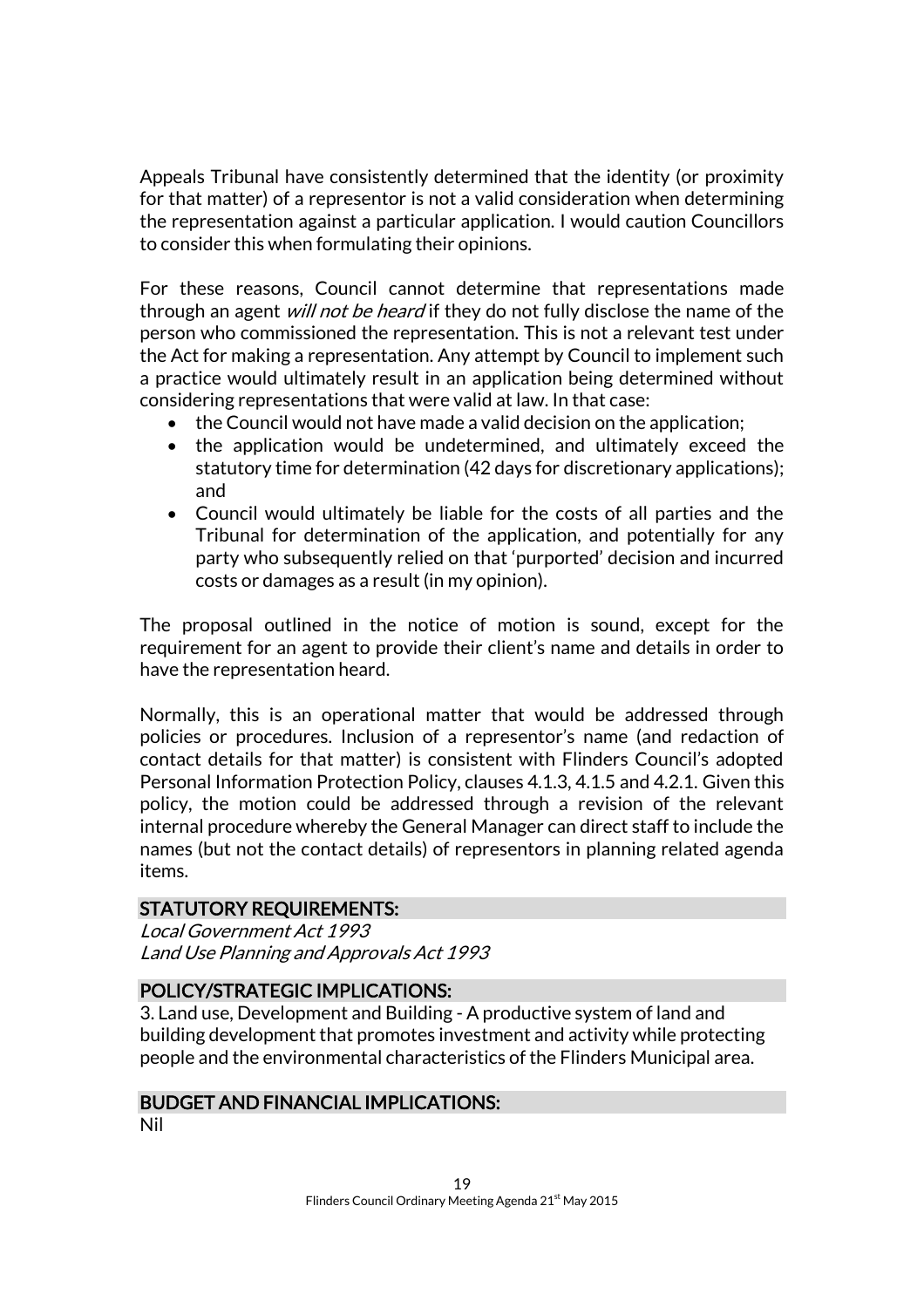## RISK/LIABILITY:

The motion as written if adopted in full would expose Council to significant risk of non-compliance with the Act.

The proposal to print the names of representors is sound so long as the requirement for an agent to provide their client's name and details in order to have the representation heard is removed. If such a change was made no specific legal risk exists with Council supporting such an approach.

It could be argued that in a small community allowing a representor a level of public anonymity by not printing their name encourages and supports engagement with the planning process that is free of potential bias, harassment and/ or fear of reprisals for voicing an opinion. A risk may exist that representors will be less willing to voice their opinion if their names are to be made public. A further risk that Councillors could be exposed to is a claim of actual bias or apprehended bias if they know the representor and they have had previous dealings with them. As a counterpoint, those who take the time and invest in making an application to Council for consideration may feel the process is not transparent if representors names are not included in the public documents. Council needs to balance these risks and provide a formal directive to staff.

### VOTING REQUIREMENTS:

Simple Majority

## OFFICER'S RECOMMENDATION:

The Flinders Council resolves that representation received under the terms of the Land Use Planning and Approvals Act 1993 will be included in the agenda of the Flinders Council with full disclosure of the name of the person making the representation.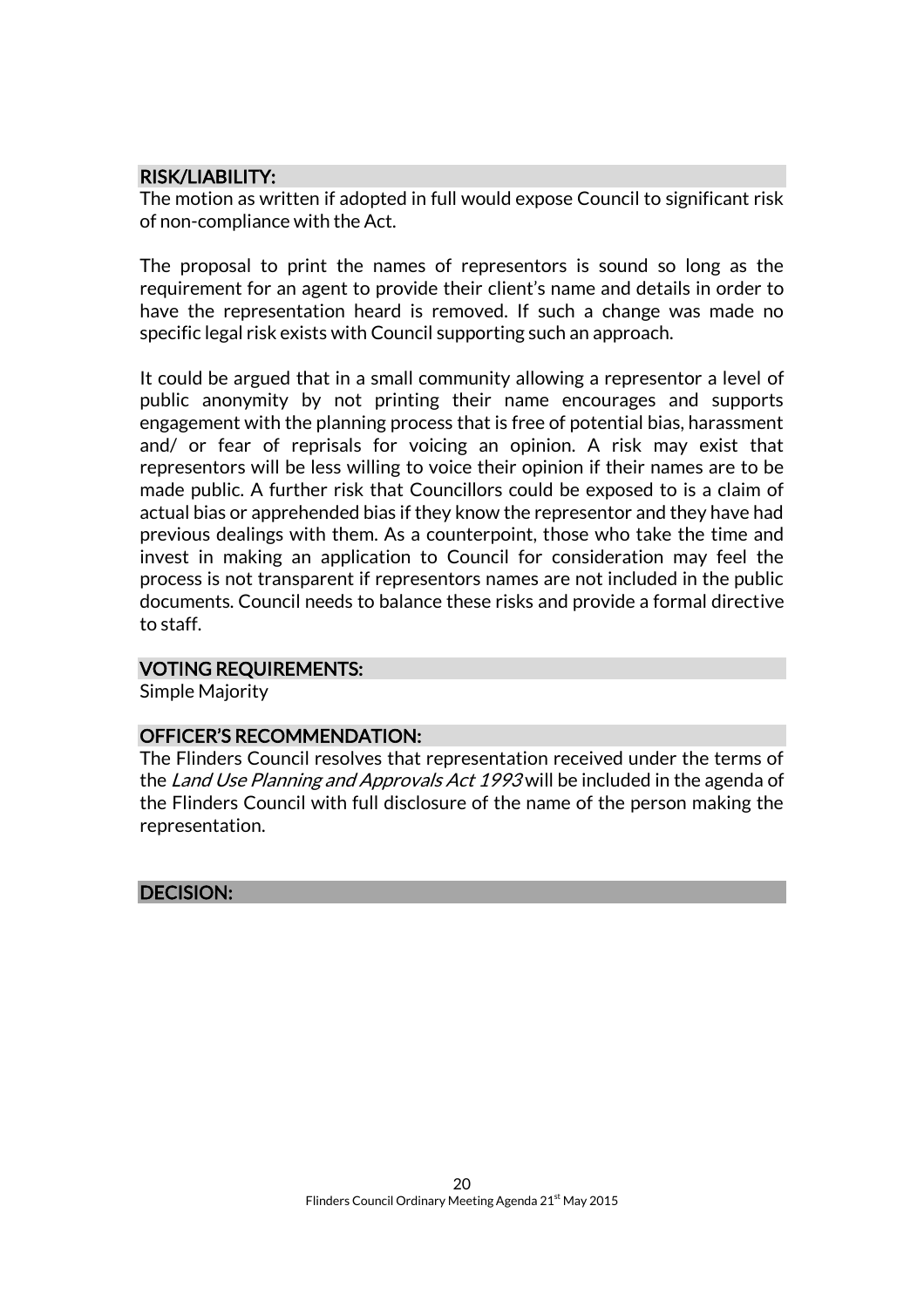### Item B2: Notice of Motion - Furneaux Community Health Special Committee Representative

| <b>ACTION</b>            | <b>Decision</b>                 |
|--------------------------|---------------------------------|
| <b>PROPONENT</b>         | <b>Councillor Gerald Willis</b> |
| <b>OFFICER</b>           | General Manager, Raoul Harper   |
| <b>FILE REFERENCE</b>    | CSV/0912                        |
| <b>ASSOCIATED PAPERS</b> | Nil                             |

### NOTICE OF MOTION:

That Council appoints Youdit Deane to the Furneaux Community Health Special Committee.

## COUNCILLOR'S REPORT:

The Furneaux Community Health Special Committee ("the Committee") has been constituted under section 24 of the *Local Government Act 1993*. Current members were appointed by the Council at its meetings in November and December 2014.

The Terms of Reference state the principal role of the Committee is to be a conduit for health based concerns of the Community. To this end, Committee members have been selected with the objective of providing the Committee with as wide a representation of the community as possible. One member has traditionally been selected from the Flinders Island District High School ("the School") fraternity. This has been done because the School has involvement with most of the children of school age in the Community and also their parents. The school represents a significant number of members of the Community.

The school representative has been Jan Schibrowski, who was also the school Principal. However, Jan has resigned from the school position and, as a consequence, has also resigned from the Committee.

Following a request to Nicole Jones, Acting Principal, the Committee has been advised that Youdit Deane, a teacher at the school, is willing to be appointed to the Committee to represent the school.

Youdit is keen to join the Committee and it is my opinion that she would be a worthwhile participant in the business of the Committee.

I have no hesitation in commending Youdit Deane as a member of the Furneaux Health Community Special Committee and recommend the Notice of Motion to all Councillors.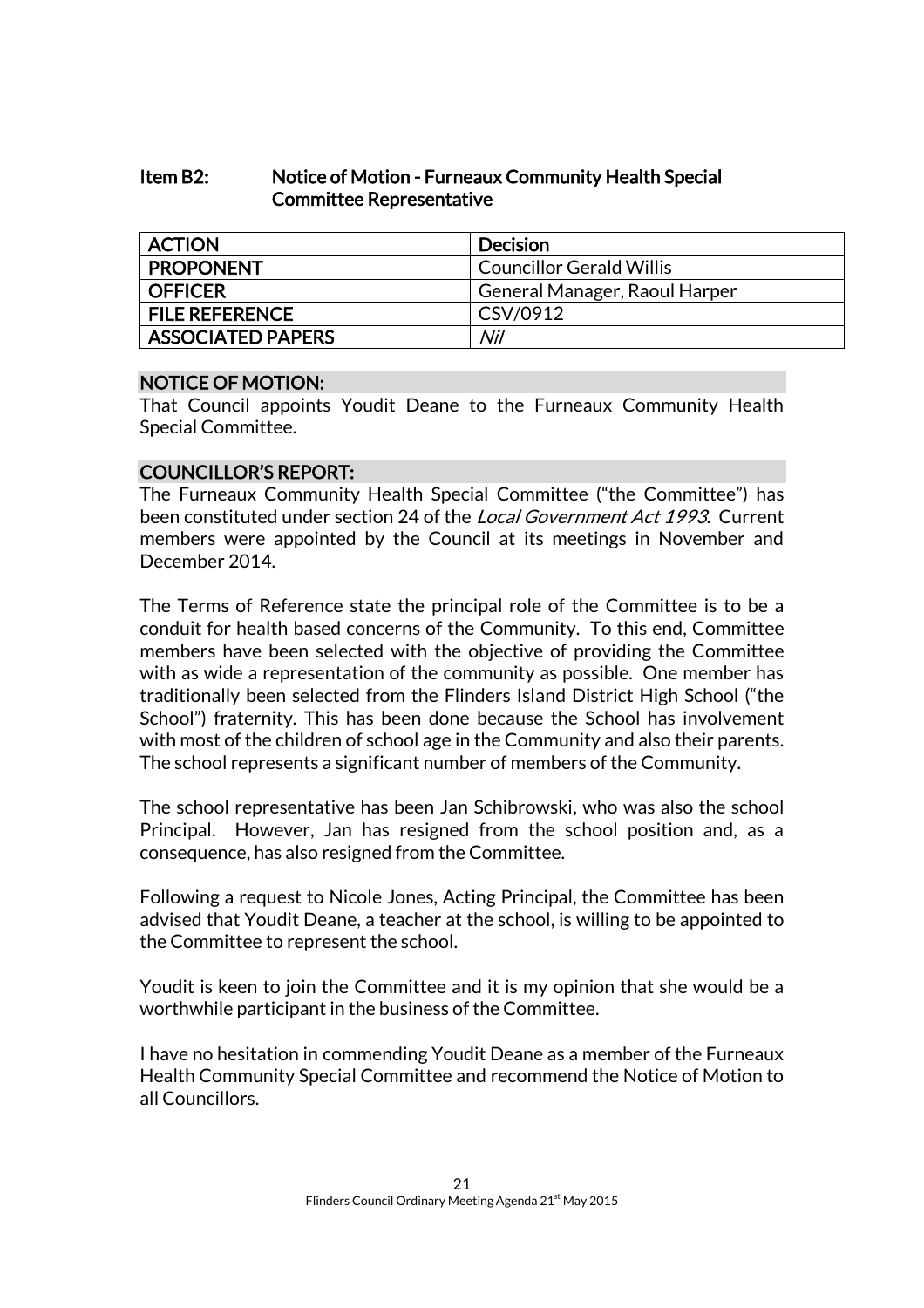## PREVIOUS COUNCIL CONSIDERATION:

Nil

### OFFICER'S REPORT:

The motion is supported.

### STATUTORY REQUIREMENTS:

Local Government Act 1993

### POLICY/STRATEGIC IMPLICATIONS:

4.0 Community Safety, Engagement and Enterprise - Through positive Council-Community partnerships, enhance people's security, inclusion and well-being.

#### BUDGET AND FINANCIAL IMPLICATIONS:

None

#### RISK/LIABILITY:

None

#### VOTING REQUIREMENTS:

Simple Majority

#### OFFICER'S RECOMMENDATION:

That Council appoints Youdit Deane to the Furneaux Community Health Special Committee.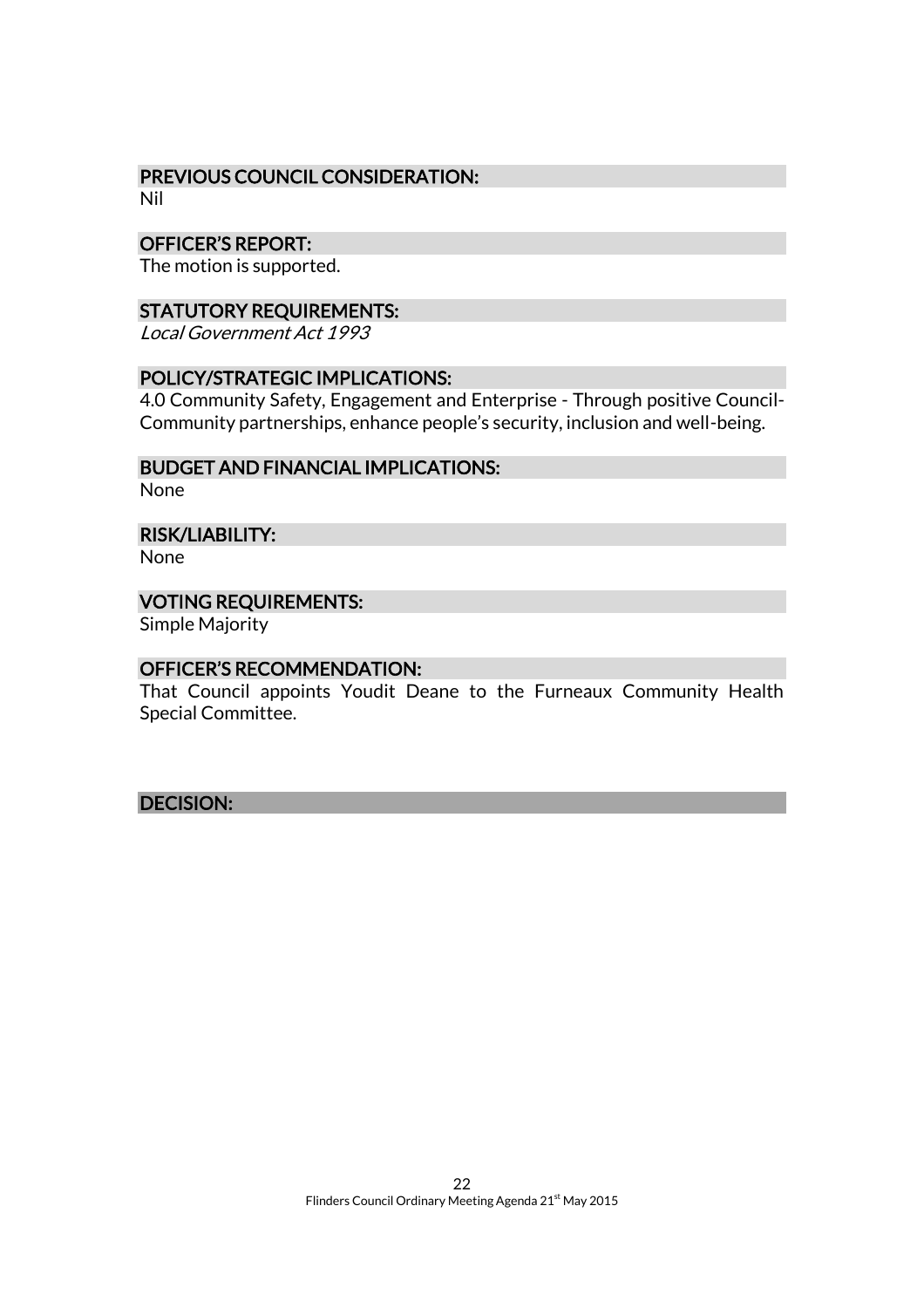#### Item: B3 Notice of Motion - Audit Panel

| <b>ACTION</b>            | <b>Decision</b>                 |
|--------------------------|---------------------------------|
| <b>PROPONENT</b>         | <b>Councillor Gerald Willis</b> |
| <b>OFFICER</b>           | General Manager, Raoul Harper   |
| <b>FILE REFERENCE</b>    | CSV/0912                        |
| <b>ASSOCIATED PAPERS</b> | Nil                             |

## NOTICE OF MOTION:

1) That Flinders Council resolves to change the name of the Flinders Council Audit and Finance Special Committee to the Flinders Council Audit Panel.

2) That Flinders Council authorise Ms Diana Droog and Mr John Dick to attend a workshop on Audit Panels being hosted by Local Government Association Tasmania to be held on 7 July 2015 in Launceston and reimburse expenses associated with attending the seminar.

## COUNCILLOR'S REPORT:

The Tasmanian Government has amended the *Local Government Act 1993* (the Act) and introduced the concept of Audit Panels. Audit Panels, which are special committees of Councils as were Audit and Finance Committees traditionally set up, have a greater range of responsibilities than the committees they replace. Indeed, Flinders Council considered the extra responsibilities to be so onerous and costly that it lobbied the Minister for Local Government to be granted an exemption from complying with all aspects of the new regime. Unfortunately, no exemption has been forthcoming.

The functions of an Audit Panel are no longer restricted to financial matters; the function now includes a review of council performance with respect to corporate governance, legislative and policy compliance, risk management and internal control and decision-making.

The membership of the Audit Panel consists of Mr John Dick, chairman and Ms Diana Droog, both Community representatives, together with Councillors Stockton and Willis.

Given the broad range of responsibilities that now fall onto Audit Panels, the Local Government Association of Tasmania (LGAT) has organised seminars, one to be in Launceston on 7 July. The forums are in partnership between LGAT and Governance Institute of Australia (Tasmanian branch). It is considered that all members of Audit Panels will have a period of learning and adapting to the new requirements. The seminar proposed would provide a good introduction to the new era.

The anticipated cost for the two panel members to attend is in the order of \$600 which would include airfares, land travel and seminar attendance fees. As the seminar is to be held in the next financial year, it is expected that these costs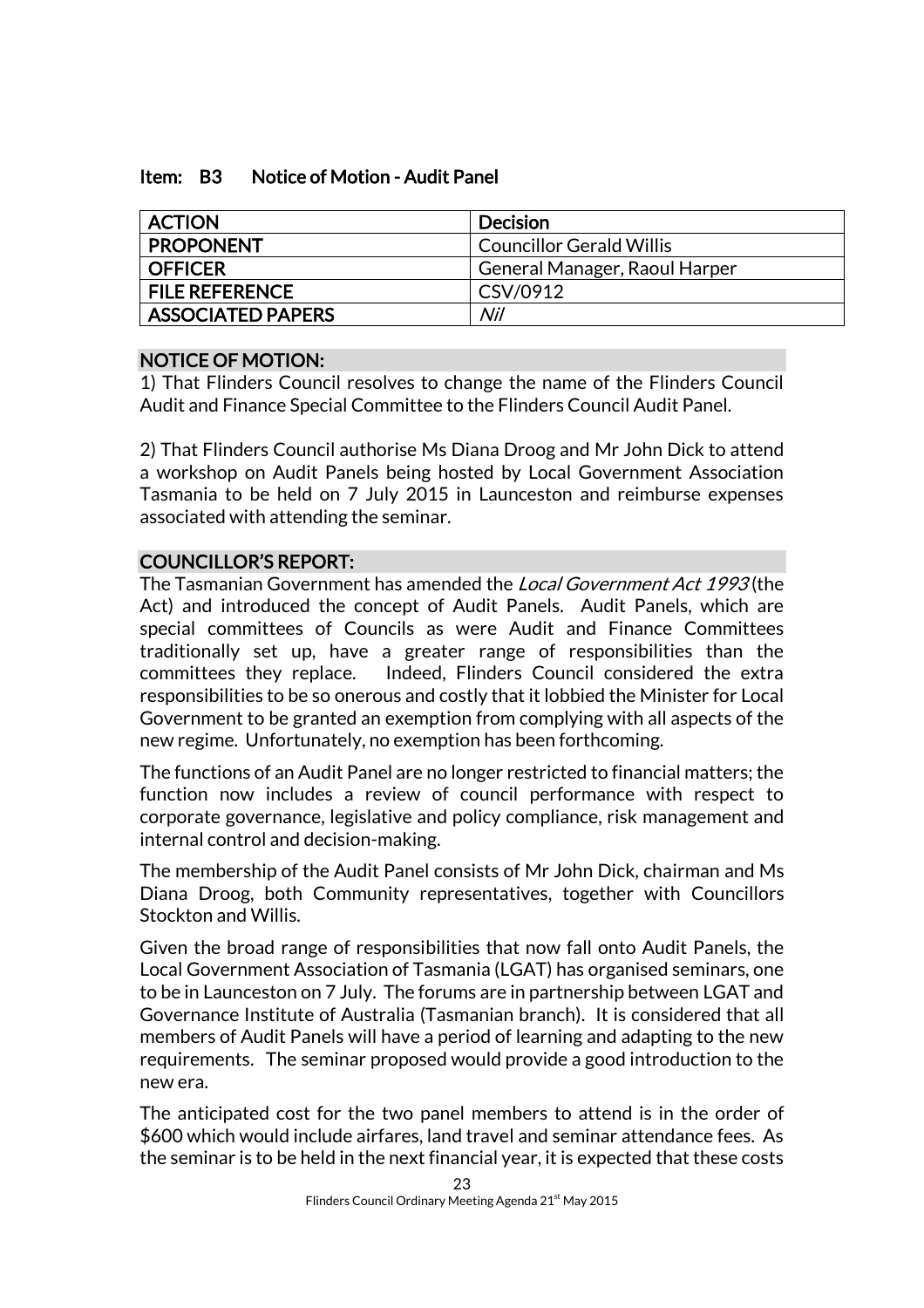would fall into budget allocated to the operation of the Audit Panel, although such a determination has yet to be made.

The motion is recommended to Councillors for approval.

#### PREVIOUS COUNCIL CONSIDERATION:

Nil

#### OFFICER'S REPORT:

The current name of the Committee in question is the Flinders Council Audit and Finance Special Committee. As a matter of compliance with the *Local* Government Act 1993 this should be changed by a resolution of Council to the Flinders Council Audit Panel.

As stated by Cr Willis, an Audit Panel has very specific functions under the *Local* Government Act 1993.

The Panel includes an independent Chair and community member. Council should support the training and development of these individuals in the requirements and functions of Audit Panels.

Training for all members of the Panel would be highly valuable. It is critical that the Panel deliver value and drive improvement for Council as a whole. To do this the ability to understand roles, responsibilities and set agreed work plans and reporting processes are vital.

The workshop to be held by LGAT will assist members improve their understanding of the roles required and an allocation to support their attendance and the ongoing operations of the Audit Panel should be made in the 2015/2016 Budget.

#### STATUTORY REQUIREMENTS:

Local Government Act 1993

## POLICY/STRATEGIC IMPLICATIONS:

5. Corporate Governance and Intergovernmental Relations - decisions are professionally and transparently made, communicated and implemented to achieve defined outcomes in the interest of the community.

5.1 Support the capacity and productivity of our organisation and a culture of professionalism, compliance, innovation and service.

5.1.3 Achieve a sustainable balance of income, investment and recurrent expenditure.

5.1.3.8 Maintain an Audit Panel as outlined in the Ministerial Orders.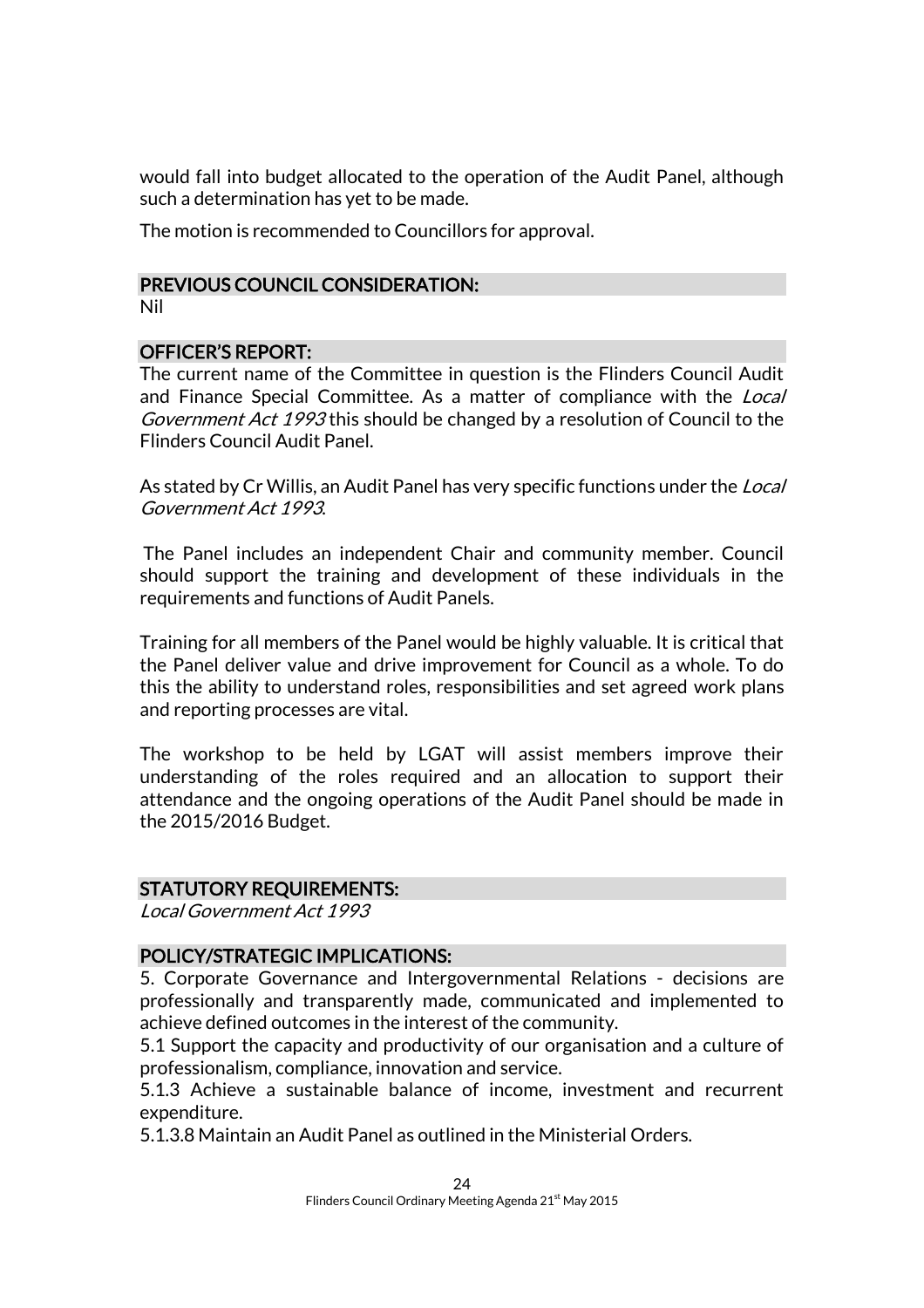## BUDGET AND FINANCIAL IMPLICATIONS:

Council is required to support the activities of the Audit Committee and as such a budget allocation in the 2015/2016 financial year is required. The level of this allocation is to be decided by Council at the 2015/2016 budget deliberations. The Motion at hand if supported will see expenditure incurred in the new financial year and as such no budget variation is required.

#### RISK/LIABILITY:

Failure to ensure that the members of the Audit Committee have the appropriate skills, experience and qualifications to undertake the legislated tasks required could expose Council to significant risk. As both the Chair and the community member appointed have no specific, current or formal qualifications as Auditors but have been selected for their broad business skills and experience in financially related fields, providing ongoing training may mitigate the risk that the actions and activity of the Audit Committee do not comply with the requirements of the Act.

### VOTING REQUIREMENTS:

Simple Majority

## OFFICER'S RECOMMENDATION:

1) That Flinders Council resolves to change the name of the Flinders Council Audit and Finance Special Committee to the Flinders Council Audit Panel.

2) That Flinders Council authorise and arrange the booking, travel and accommodation required to support Ms Diana Droog and Mr John Dick to attend a workshop on Audit Panels being hosted by Local Government Association Tasmania to be held on 7 July 2015 in Launceston. That Flinders Council as part of the 2015/2016 Budget process allocate an agreed amount of funding to support the functions of the Audit Panel in discharging their duties under the Local Government Act 1993.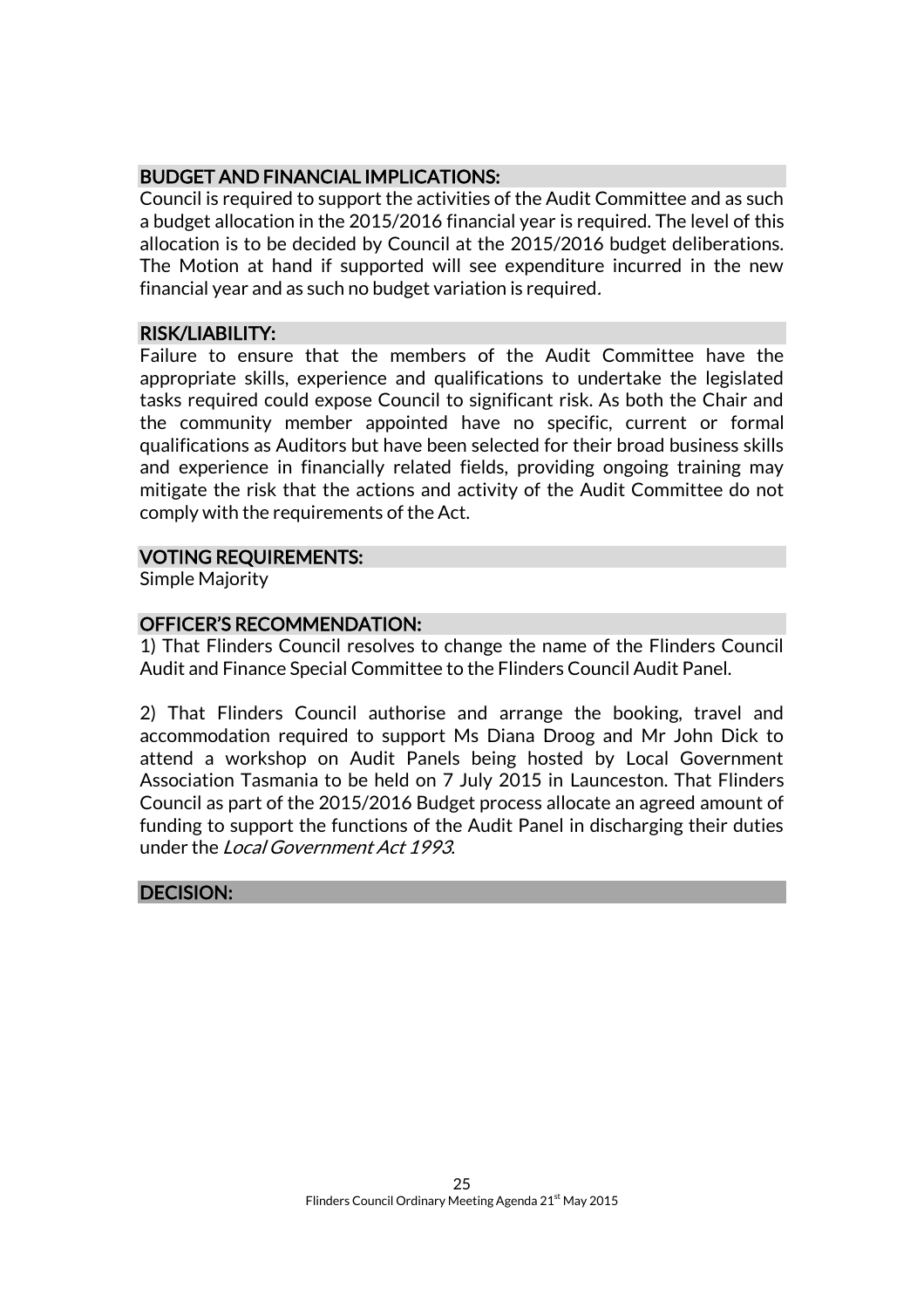## C. CORPORATE SERVICES

#### Item C1: Waiver of Fees Policy

| <b>ACTION</b>            | <b>Decision</b>                              |
|--------------------------|----------------------------------------------|
| <b>PROPONENT</b>         | <b>Council Officer</b>                       |
| <b>OFFICER</b>           | Corporate Services Manager, Sophie Pitchford |
| <b>FILE REFERENCE</b>    | <b>FIN/0701</b>                              |
| <b>ASSOCIATED PAPERS</b> | Annexure 3: DRAFT Waiver of Fees Policy      |

#### INTRODUCTION:

Council's Policy Manual is an important document of Council as it provides direction to Staff, Management and Councillors. Many of the policies are required by, or relate to, legislation and in most instance help manage Council's exposure to risk.

### PREVIOUS COUNCIL CONSIDERATION:

85.03.2015 26<sup>th</sup> March 2015

### OFFICER'S REPORT:

The Waiver of Fees Policy has been developed to guide the General Manager by providing a framework for the consistent and equitable assessment of all requests for the reduction or waiver of Council Fees and Charges for the use of facilities and/or services provided by Council.

Council resolved to adopt the Waiver of Fees Policy and allowed it to lay on the table for 28 days for public comment. No submissions were received during the public consultation period.

#### STATUTORY REQUIREMENT:

Nil

#### POLICY/STRATEGIC IMPLICATIONS:

5.0 Corporate, Governance and Intergovernmental Relations

#### RISK/LIABILITY:

By adopting this policy and ensuring that Management, Staff and Councillors are aware of and follow this policy will help to reduce Council's exposure to risk in this area.

#### VOTING REQUIREMENTS:

Simple Majority

#### OFFICER'S RECOMMENDATION:

That Council adopts the Waiver of Fees Policy.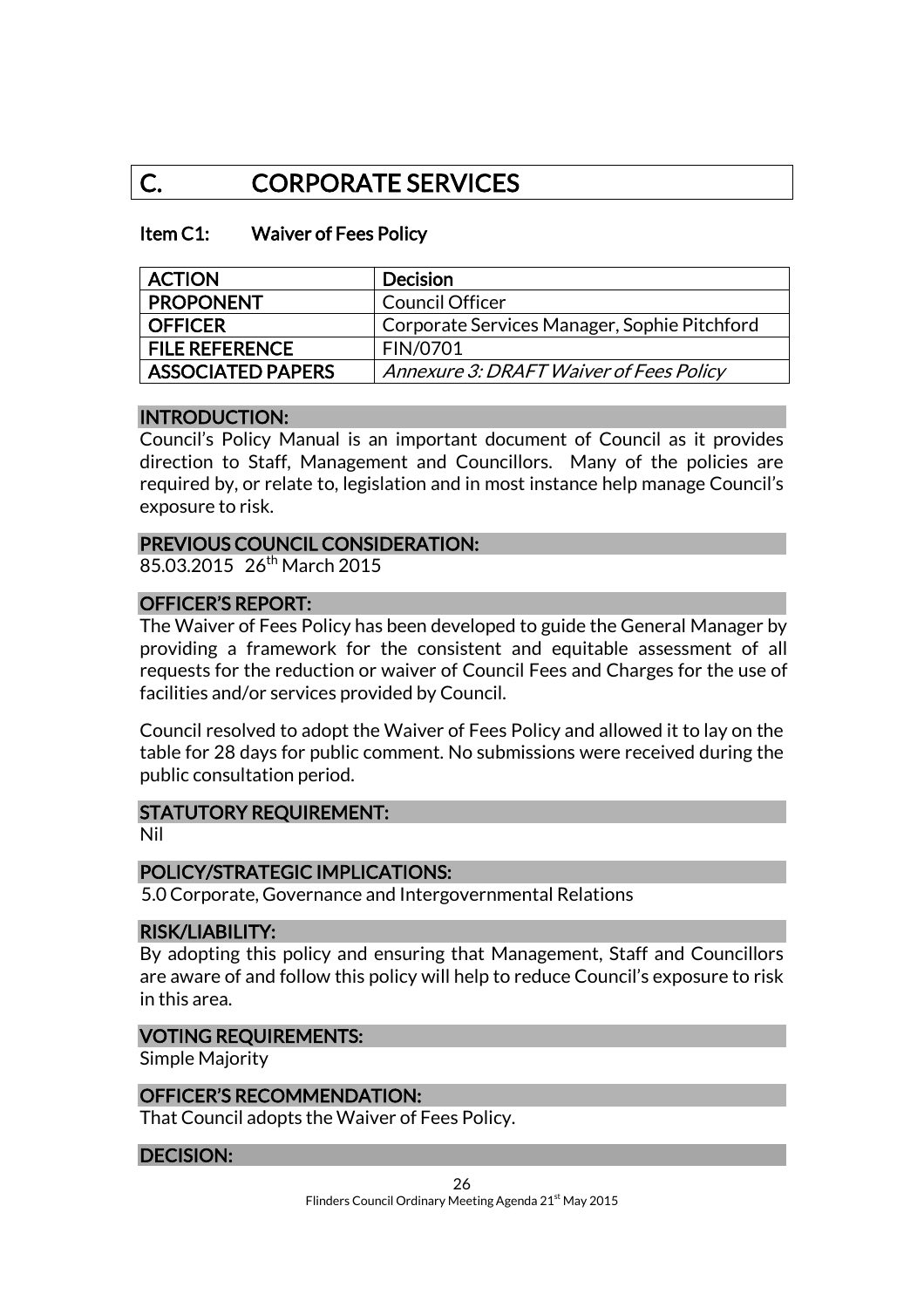### Item C2: Variation to the 2014/15 Budget Review

| <b>ACTION</b>            | Information                                  |
|--------------------------|----------------------------------------------|
| <b>PROPONENT</b>         | <b>Council Officer</b>                       |
| <b>OFFICER</b>           | Corporate Services Manager, Sophie Pitchford |
| <b>FILE REFERENCE</b>    | FIN/0701                                     |
| <b>ASSOCIATED PAPERS</b> | Annexure 4: Capital Works Program Budget     |

#### INTRODUCTION:

Council has identified that the Public Toilets at Lady Barron need to be replaced as the amenities in existence are past their use by date and problematic.

Council has a budget allocation in the 2014-15 Capital Works Program Budget for Public Toilet upgrades; however the allocation does not include the Lady Barron upgrade.

#### PREVIOUS COUNCIL CONSIDERATION: Nil

### OFFICER'S REPORT:

The Lady Barron toilet amenity block is an integral part of the functioning of the Port along with the use of other public facilities located in the hub of the township. The current toilets are extremely old and are no longer functional.

Council is currently purchasing three other units for Killiecrankie, Yellow Beach and the Whitemark Foreshore. By purchasing a fourth unit at the same time, Council will make a substantial saving of approximately 15 percent.

Council should be aware that the intention with these projects will be to group purchase and /or procure all of the waste water systems, the construction of the units the plumbing works and commissioning collectively to also drive further savings.

Soil testing, site selection and refinement of the scope of works for each site are now well advanced and once the units are purchased staff will move quickly towards submitting development applications for the projects with Whitemark and Killiecrankie being the first to be submitted for consideration.

## STATUTORY REQUIREMENT:

Local Government Act 1993 Environmental Management Pollutions Control Act 1993

## POLICY/STRATEGIC IMPLICATIONS:

1.2 Infrastructure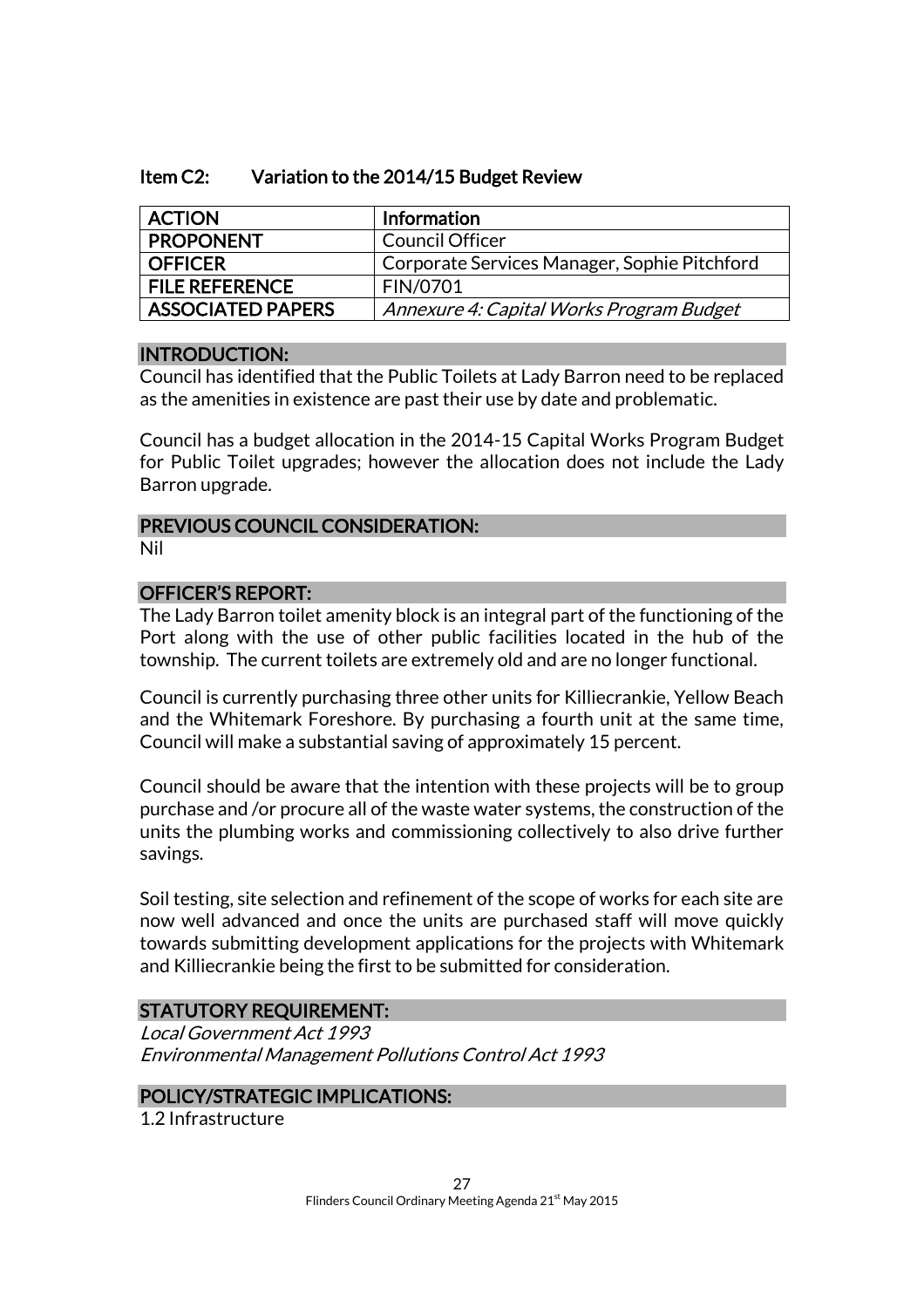### BUDGET AND FINANCIAL IMPLICATIONS:

To bulk purchase the units will deliver a discount on individual purchases.

#### RISK/LIABILITY:

To not carry out the works may prevent an environmental and public nuisance.

#### VOTING REQUIREMENTS:

Simple Majority

#### OFFICER'S RECOMMENDATION:

The Council approves a budget variation request to the 2014/15 Capital Works Program Budget to allow for the reallocation of \$38,000 from the budget line items identified in the annexure, for the purchase of a fourth unit for the replacement of the Lady Barron Public Toilets.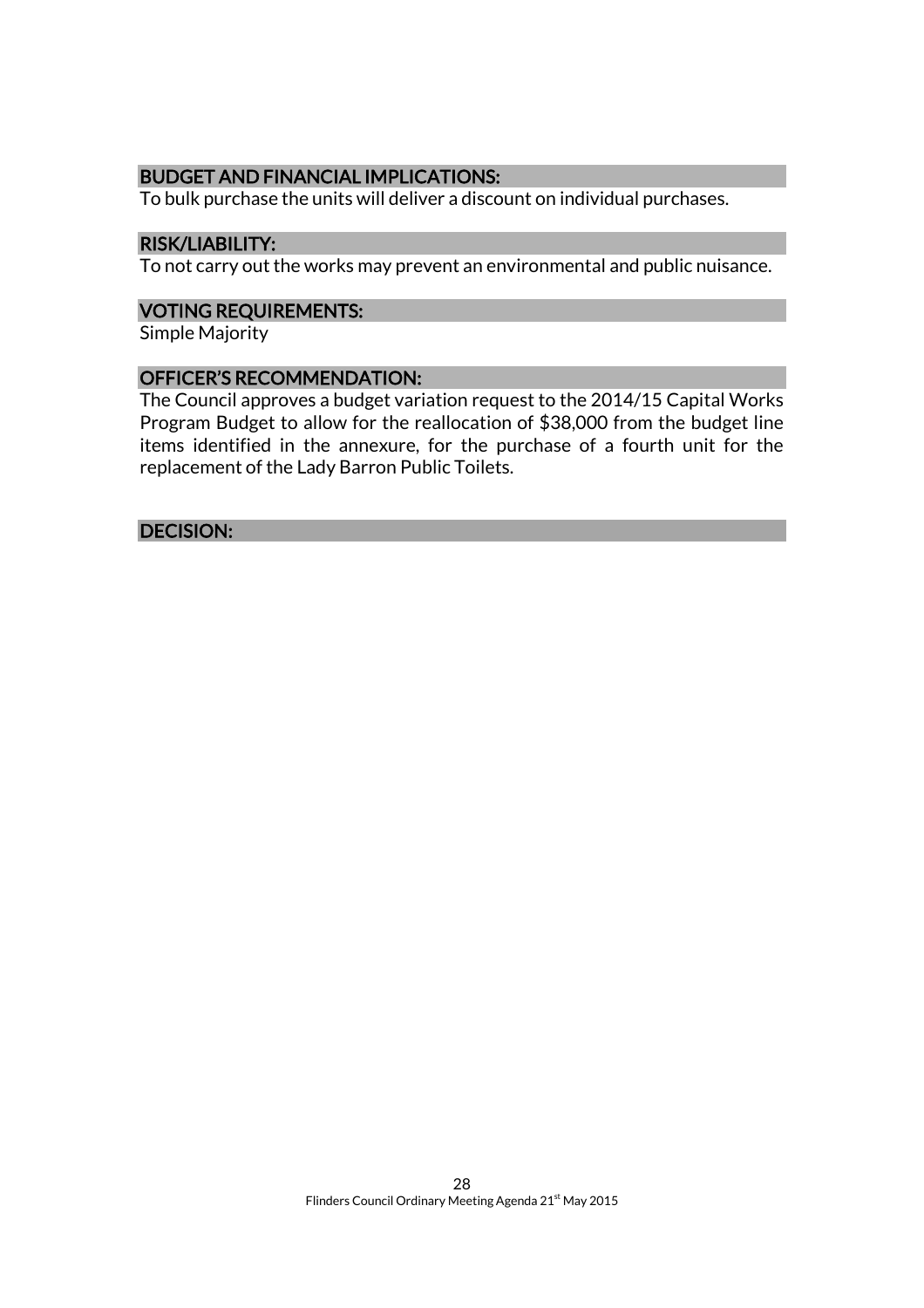### Item C3: Variation to the 2014/15 Budget Review

| <b>ACTION</b>            | Information                                    |
|--------------------------|------------------------------------------------|
| <b>PROPONENT</b>         | <b>Council Officer</b>                         |
| <b>OFFICER</b>           | Corporate Services Manager, Sophie Pitchford & |
|                          | Works and Services Manager, Brian Barnewall    |
| <b>FILE REFERENCE</b>    | FIN/0702                                       |
| <b>ASSOCIATED PAPERS</b> | Annexure 5: Capital Works Program Budget       |

## INTRODUCTION:

A reallocation of existing unspent funds from the Capital Works budget is required to complete the purchase of the Bitumen Sprayer Truck and two automated spreader boxes.

## PREVIOUS COUNCIL CONSIDERATION:

2014/2015 Budget Workshops 2014/2015 Budget Estimate 2014/2015 Annual Plan Closed Council 18th December 2014

## OFFICER'S REPORT:

Council has previously approved the purchase of a new or near new Bitumen Sprayer Truck and two automated spreader boxes. Investigations since then have not found any suitable near-new trucks for sale. There are only three engineering companies that assemble sprayer trucks in Australia that Council has been able to find. We have now obtained a firm quote from Matthew Brothers Engineering and the price is slightly higher than first expected however they are well respected and have high quality products. Therefore an additional allocation of \$30,000 will be needed to complete the purchase and allow for freight.

Council has a very large resealing program over the next three years with works including Department of State Growth and the Airport runway totaling over 230,000 square metres. It is projected that Council undertaking this work, as opposed to outside contractors will deliver sufficient saving within the program to pay back the capital purchase costs.

## STATUTORY REQUIREMENT:

Local Government Act 1993

#### POLICY/STRATEGIC IMPLICATIONS:

2.0 Infrastructure - Efficient and reliable infrastructure that supports and protects production, services and lifestyle.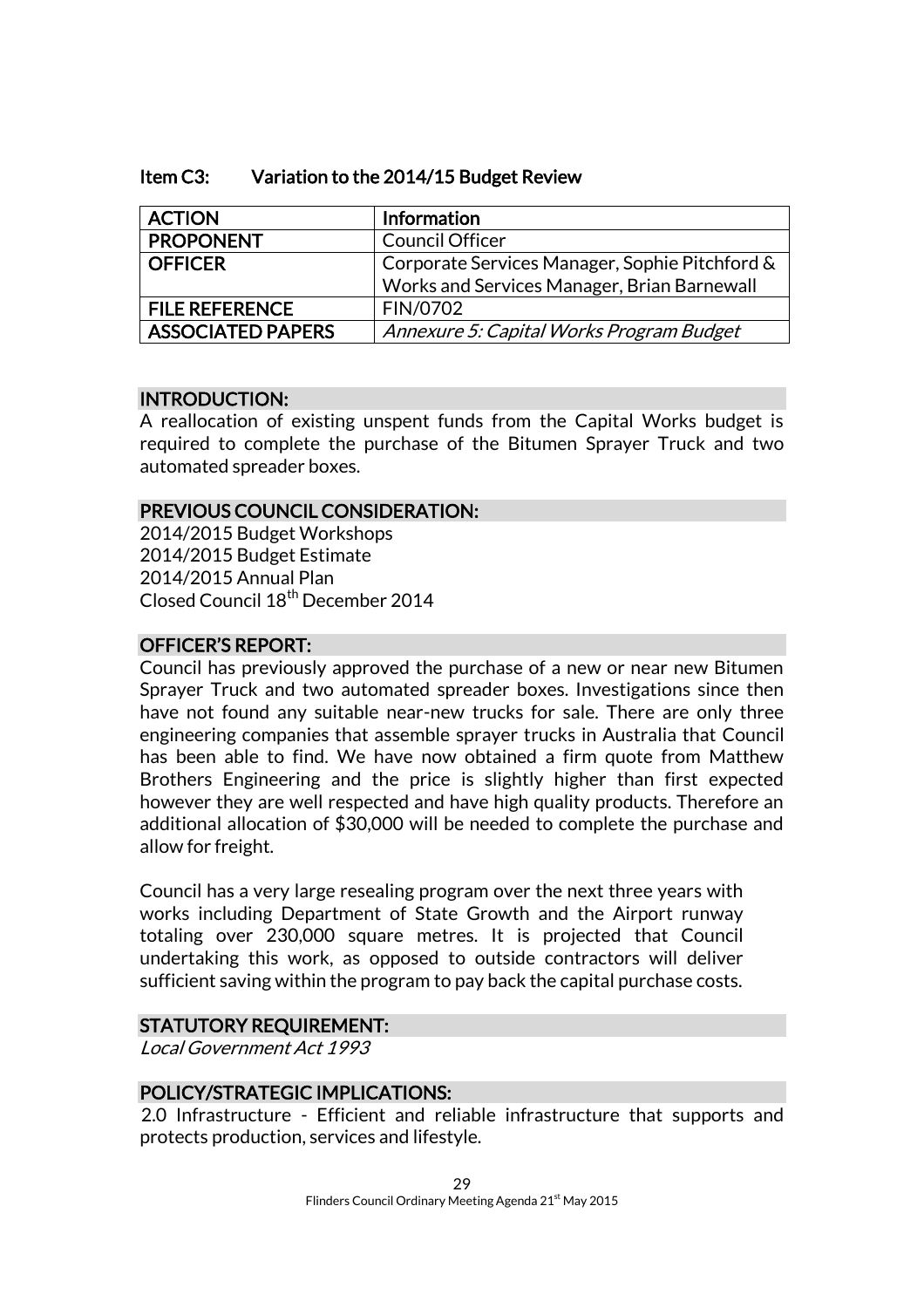2.2 Optimise infrastructure to support existing settlements and enhance sustainable development opportunities and remove impediments to growth.

2.2.1 Identify, research, design and implement key infrastructure projects and programs to meet the economic and environmental needs of Council and the community.

2.2.1.11 Reconstruct and seal the equivalent of 1 kilometre of Palana Road and reseal 11 kilometres of bitumen road.

2.4.2.1 Continue to review road resealing program and procedures to identify possible savings through new technologies and delivery systems.

#### BUDGET AND FINANCIAL IMPLICATIONS:

An additional \$30,000 will need to be reallocated from within the Capital Works budget to purchase the new Bitumen Sprayer Truck and two new automated Aggregate Spreader boxes.

#### RISK/LIABILITY:

Council's Roads to Recovery Funding and Resealing Program could potentially be impacted by further delays and high contractor prices.

#### VOTING REQUIREMENTS:

Absolute Majority

#### OFFICER'S RECOMMENDATION:

That Council reallocates \$30,000 from the Capital Budget as per Annexure 5 to finance the purchase of a new Bitumen Sprayer Truck and two new Automated Aggregate Spreader Boxes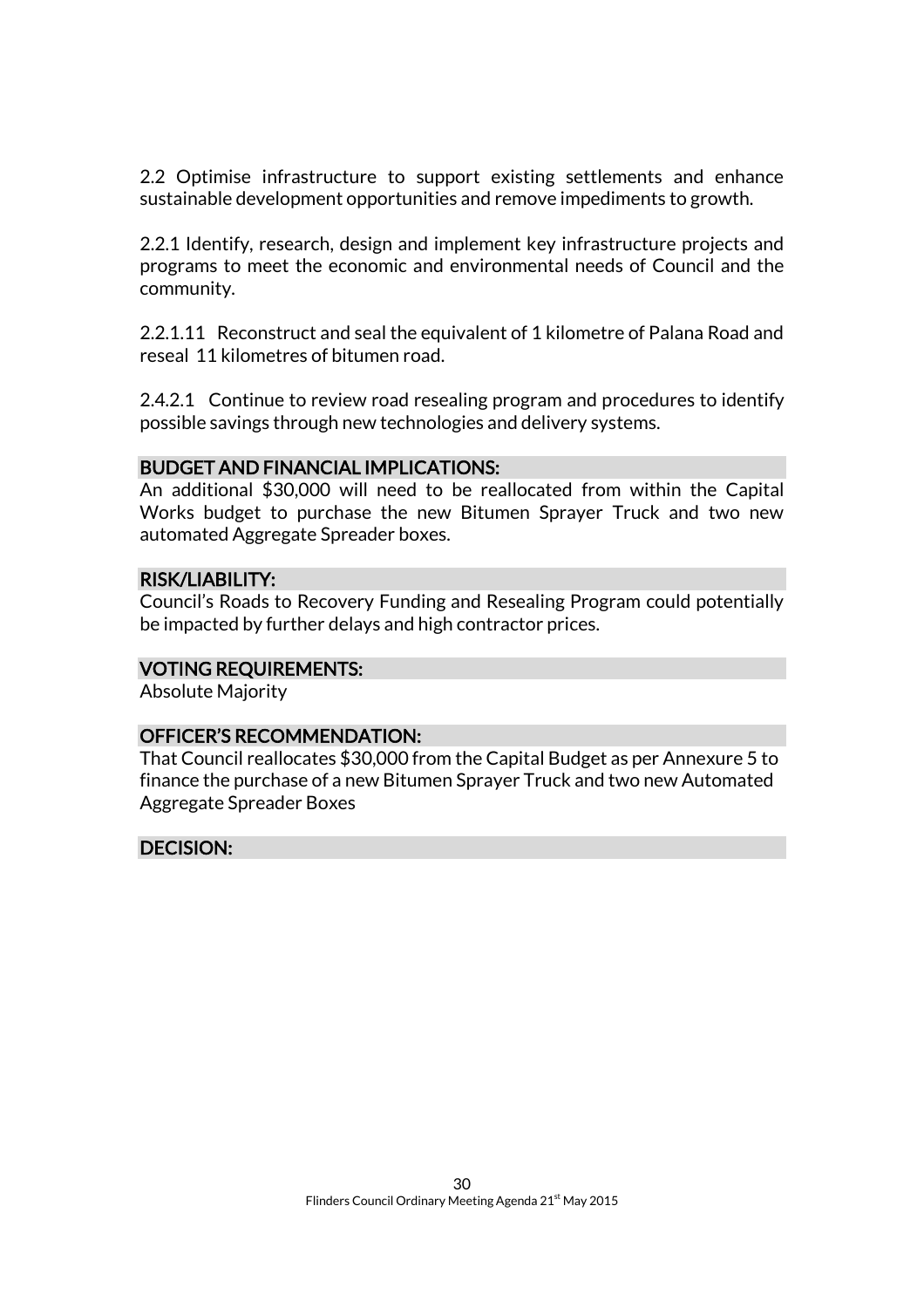## D. GOVERNANCE

#### Item D1: Personal Information Protection Policy

| <b>ACTION</b>            | <b>Decision</b>                        |
|--------------------------|----------------------------------------|
| <b>PROPONENT</b>         | <b>Council Officer</b>                 |
| <b>OFFICER</b>           | General Manager, Raoul Harper          |
| <b>FILE REFERENCE</b>    | ADM/0900                               |
| <b>ASSOCIATED PAPERS</b> | Annexure 6: DRAFT Personal Information |
|                          | <b>Protection Policy</b>               |

#### INTRODUCTION:

Council's Policy Manual is an important document of Council as it provides direction to Staff, Management and Councillors. Many of the policies are required by, or relate to, legislation and in most instances help manage Council's exposure to risk.

#### PREVIOUS COUNCIL CONSIDERATION:

19<sup>th</sup> February 2015 Council Meeting 12<sup>th</sup> March 2015 Councillor Workshop 26<sup>th</sup> March 2015 83.03.2015

#### OFFICER'S REPORT:

Flinders Council collects and uses personal information about individuals to enable it to carry out its functions under the Local Government Act 1993 and other legislation and regulations. As a personal information custodian, Flinders Council is required under the Personal Information Protection Act 2004 to document Council's policy on management of personal information and to make that document available to any person who requests it. This policy has been developed in response to that legislative requirement.

Council resolved to adopt the Personal Information Protection Policy and allowed it to lay on the table for 28 days for public comment. No submissions were received during the public consultation period.

#### STATUTORY REQUIREMENT:

Local Government Act 1993 Personal Information Protection Act 2004

#### POLICY/STRATEGIC IMPLICATIONS:

5.0 Corporate, Governance and Intergovernmental Relations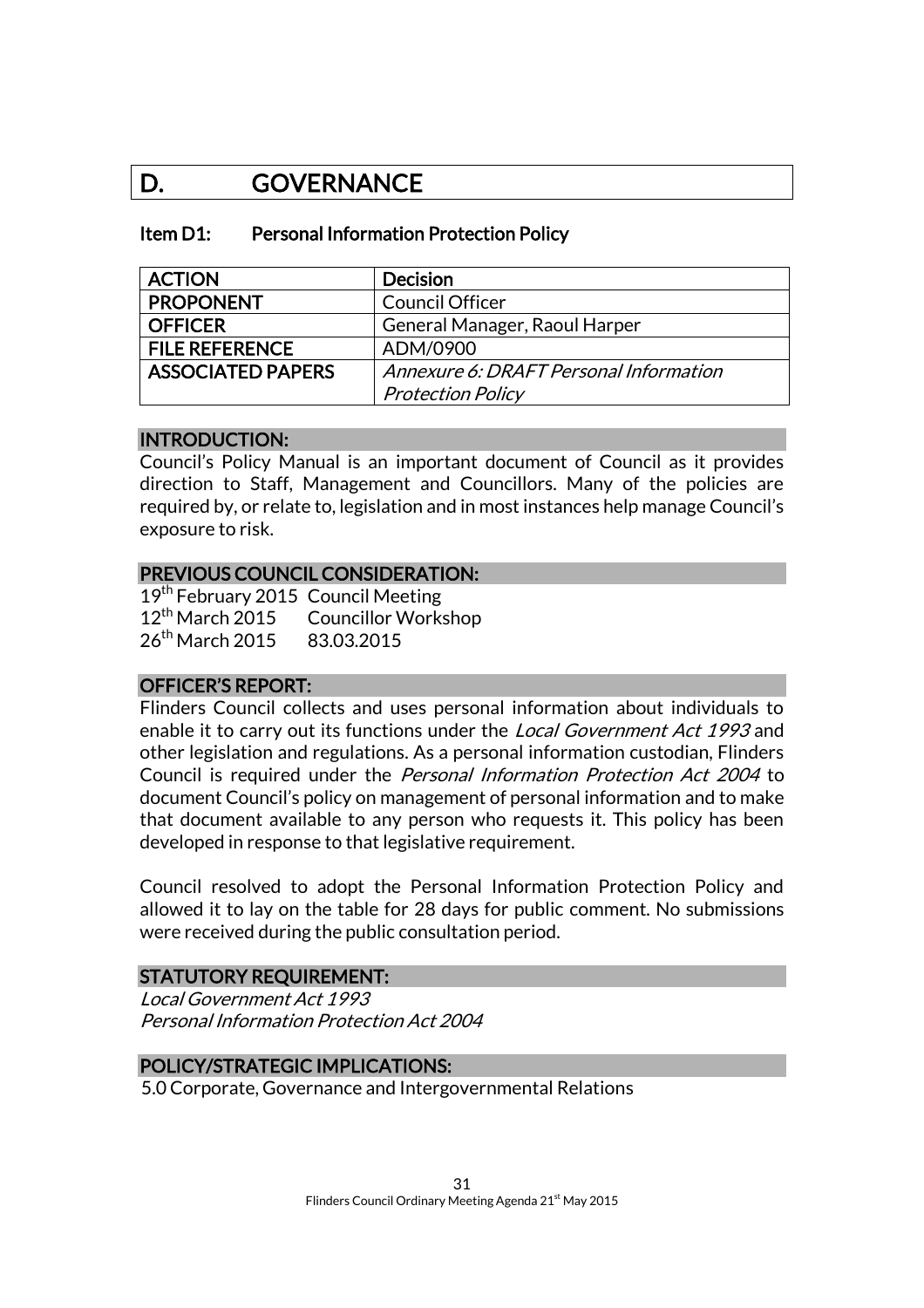## RISK/LIABILITY:

By adopting this policy and ensuring that Management, Staff and Councillors are aware of and follow this policy will help to reduce Council's exposure to risk in this area.

## VOTING REQUIREMENTS:

Simple Majority

## OFFICER'S RECOMMENDATION:

That Council adopts the Personal Information Protection Policy.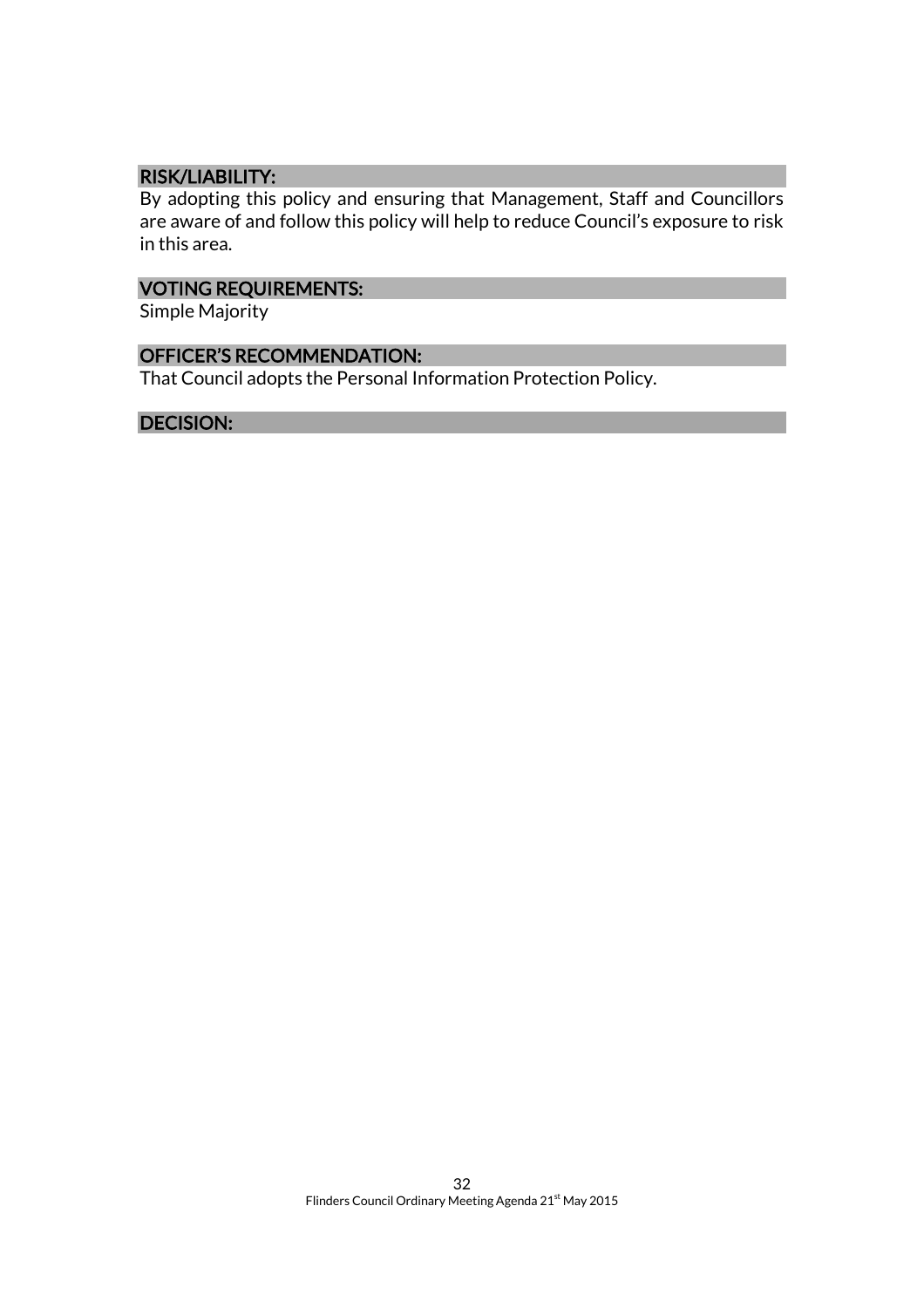Item D2: Community Grants 2015-16

| <b>ACTION</b>            | <b>Decision</b>                                 |
|--------------------------|-------------------------------------------------|
| <b>PROPONENT</b>         | Council Officer                                 |
| <b>OFFICER</b>           | General Manager, Raoul Harper                   |
| <b>FILE REFERENCE</b>    | FIN/0905                                        |
| <b>ASSOCIATED PAPERS</b> | <b>Grant Applications Circulated to Elected</b> |
|                          | Members only                                    |

### INTRODUCTION:

Volunteer groups are a vital component of the social fabric that makes up the Furneaux Community. Grants such as these are designed to assist these groups to remain viable and continue to provide services and activities to the broader community.

Regrettably their ability to raise adequate funding from within the community as well as pay for additional capital costs required to undertake their activities is limited and in previous years, the Council has provided the community with the opportunity to request financial assistance for local projects. This approach has been well supported and a further round of funding requests is now submitted for consideration.

## PREVIOUS COUNCIL CONSIDERATION:

Community Grants are decided annually by Council.

#### OFFICER'S REPORT:

Notices were placed in the Island News and on the Council's website calling for community organisations to submit applications for funding via Council's Community Grant Scheme. Applications closed on the 1<sup>st</sup> May 2015.

| No. | Applicant                                                    | <b>The Project</b>                                                                                                                   | <b>Requested</b><br>amount |
|-----|--------------------------------------------------------------|--------------------------------------------------------------------------------------------------------------------------------------|----------------------------|
|     | <b>Flinders Island Branch of</b><br><b>Tas Regional Arts</b> | Airfares for tutor and material costs for a<br>Mosaic Workshop.                                                                      | \$1,000.00                 |
|     |                                                              |                                                                                                                                      |                            |
| 2   | <b>Furneaux Field &amp; Game</b><br>Association              | Winner's sashes for the September 2 day<br>Super Shoot.                                                                              | \$800.80                   |
|     |                                                              |                                                                                                                                      |                            |
| 3   | <b>Flinders Island Show</b><br>Society Inc.                  | Travel and freight assistance for the<br>entertainers and Place of Assembly and<br>Temporary Food Business Licence fees<br>waivered. | \$5,000.00                 |
|     |                                                              |                                                                                                                                      |                            |

The following requests were received for consideration by Council: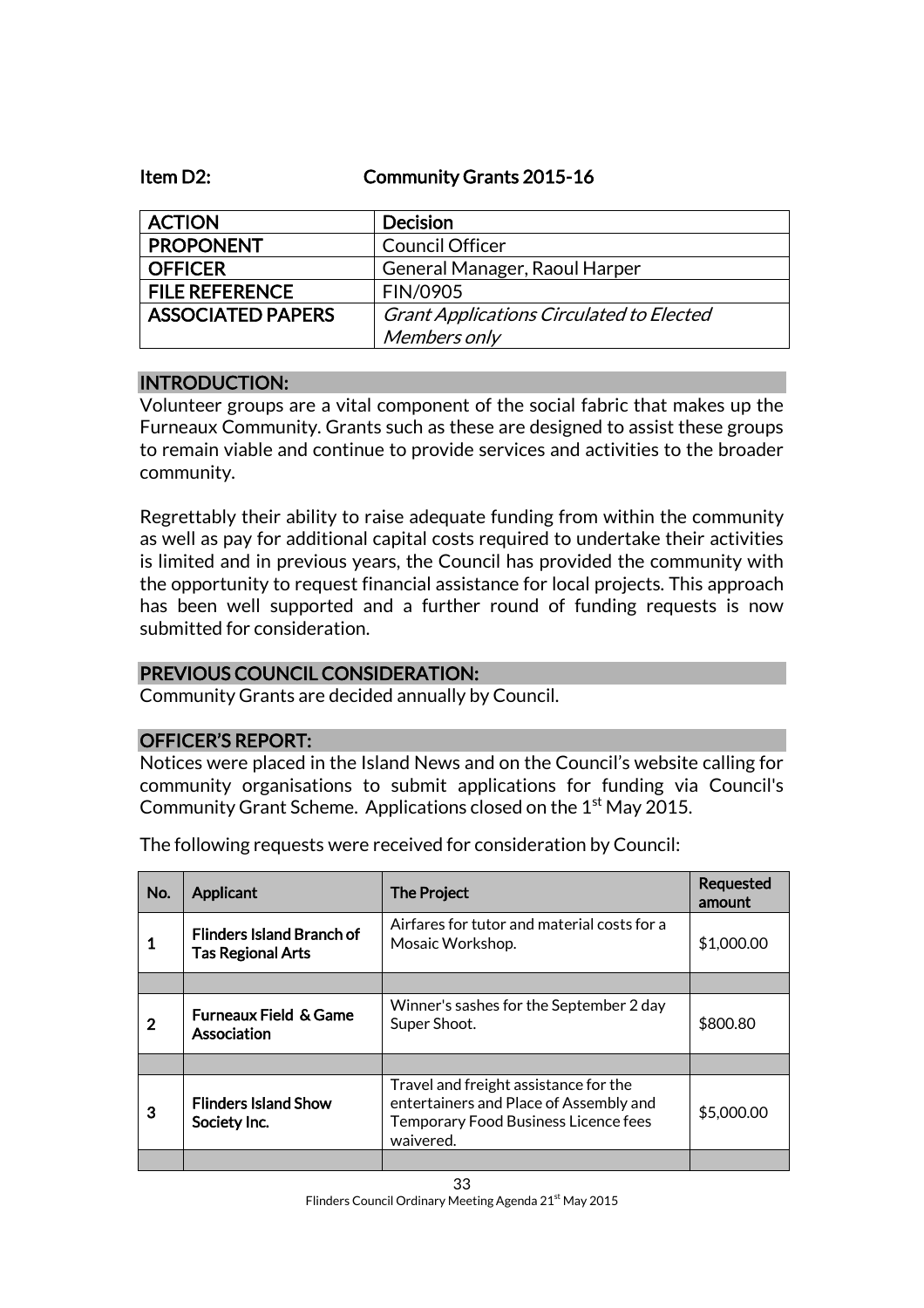| 4                             | Flinders Island Sports &<br><b>RSL Club</b> | Contribution toward the cost of re-roofing<br>part of the Clubhouse.                                                                                       | \$3,000.00  |
|-------------------------------|---------------------------------------------|------------------------------------------------------------------------------------------------------------------------------------------------------------|-------------|
|                               |                                             |                                                                                                                                                            |             |
| 5                             | <b>CWA Rest Room</b><br>Committee           | Wood heater for the CWA meeting Room.                                                                                                                      | \$2,300.00  |
|                               |                                             |                                                                                                                                                            |             |
| 6                             | <b>Flinders Island Harriers</b>             | Financial assistance towards the 'Pasta<br>Night' which is held every year for the<br>Flinders Island Running Festival. Pat<br>Farmer will be the speaker. | \$1,000.00  |
|                               |                                             |                                                                                                                                                            |             |
| 7                             | <b>Emita Hall Special</b><br>Committee      | Table Tennis equipment.                                                                                                                                    | \$1,350.00  |
|                               |                                             |                                                                                                                                                            |             |
| 8                             | Claire Nicoll, et al                        | Production of a pantomime to provide<br>theatrical performance and production<br>experience.                                                               | \$3,750.00  |
|                               |                                             |                                                                                                                                                            |             |
|                               |                                             | <b>TOTAL of all the Grant Applications</b>                                                                                                                 | \$18,200.80 |
| <b>STATUTORY REQUIREMENT:</b> |                                             |                                                                                                                                                            |             |

Local Government Act 1993

## POLICY/STRATEGIC IMPLICATIONS:

4.0 Community Safety, Engagement and Enterprise - Through positive Council-Community partnerships, enhance people's security, inclusion and well-being.

4.3 Maintain and develop productive, constructive relationships with the community and organisations involved in delivery of strategic services and activities in the islands

4.3.1 Engage with, as necessary support and integrate into Flinders Council plans key community based service providers.

4.3.1.1 Coordinate advertising and administration of the Community Grants and Gunn Bequest funding program.

## BUDGET AND FINANCIAL IMPLICATIONS:

Minimal

## RISK/LIABILITY:

No foreseen risks

## VOTING REQUIREMENTS:

Absolute Majority

## OFFICER'S RECOMMENDATION:

That Council discuss this item (Community Grants 2015-14), under Section 22 (9) of the Local Government (Meeting Procedures) Regulations 2005.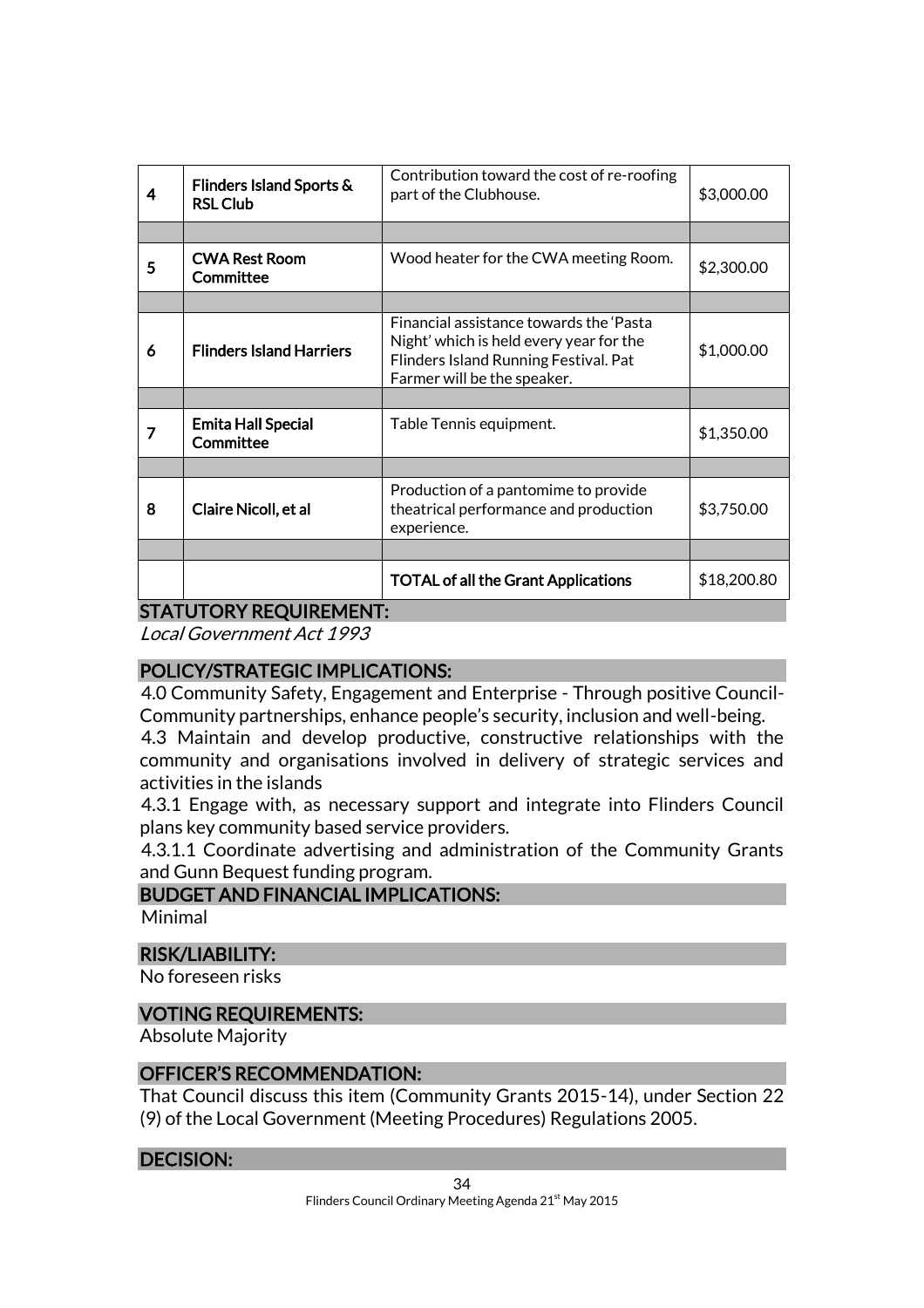#### Item D3: Gunn Bequest Grants 2015-16

| <b>ACTION</b>            | <b>Decision</b>                                 |
|--------------------------|-------------------------------------------------|
| <b>PROPONENT</b>         | <b>Council Officer</b>                          |
| <b>OFFICER</b>           | General Manager, Raoul Harper                   |
| <b>FILE REFERENCE</b>    | FIN/1600                                        |
| <b>ASSOCIATED PAPERS</b> | <b>Grant Applications Circulated to Elected</b> |
|                          | Members only                                    |

#### INTRODUCTION:

The Gunn Bequest is annually allocated to sporting groups on the Island for the promotion or facilitation of sporting activities for the general population.

## PREVIOUS COUNCIL CONSIDERATION:

Gunn Bequest Grants decided annually by Council.

## OFFICER'S REPORT:

Notices were placed in the Island News and on the Council's website calling for sporting clubs to submit applications for funding via Council's Gunn Bequest Grants scheme. Applications closed on 1<sup>st</sup> May 2015.

The total amount held in trust for the Gunn Bequest is \$108,567.78 and the estimated interest to be earned on the account for the 2014/15 financial year will be \$3,667.66. As per Council's decision when the bequest was received in 1985, only 50% of maturing interest is to be distributed as grants and the remainder is to be reinvested.

Therefore, the available amount for distribution this year is \$1833.83. The total amount applied for by Sporting Clubs exceeds the funds available.

| No.         | Applicant                                       | <b>The Project</b>                            | Requested<br>amount |
|-------------|-------------------------------------------------|-----------------------------------------------|---------------------|
| 1           | <b>Furneaux Field &amp; Game</b><br>Association | Place medallions for September Super<br>Shoot | \$240.00            |
|             |                                                 |                                               |                     |
| $\mathbf 2$ | <b>Flinders Island Women's Golf</b>             | Golf coaching clinics                         | \$500.00            |
|             |                                                 |                                               |                     |
| 3           | Flinders Island Pony & Riding<br>Club           | Airfares for competition judges               | \$740.00            |
|             |                                                 |                                               |                     |

The following requests were received for consideration by Council: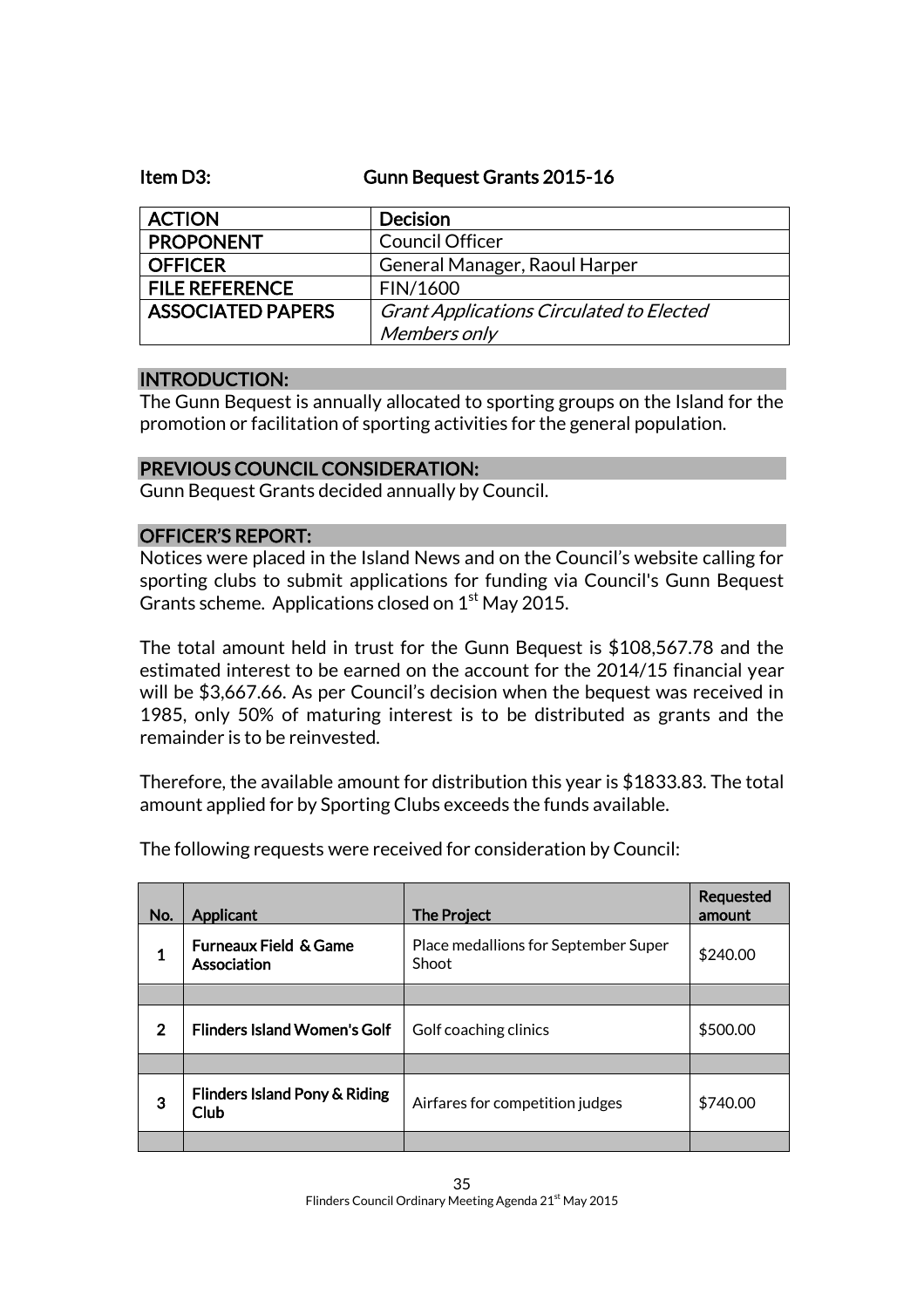| 4 | <b>Emita Hall Special Committee</b>           | Badminton equipment                                                                                    | \$289.70   |
|---|-----------------------------------------------|--------------------------------------------------------------------------------------------------------|------------|
|   |                                               |                                                                                                        |            |
| 5 | <b>Flinders Island Netball</b><br>Association | New goal posts/rungs (\$847) and 2<br>airfares (\$592) for students to compete<br>in Netball Carnival. | \$1,439.00 |
|   |                                               |                                                                                                        |            |
|   |                                               | <b>TOTAL of all the Grant Applications</b>                                                             | \$3,208.70 |

### STATUTORY REQUIREMENT:

Local Government Act 1993

#### POLICY/STRATEGIC IMPLICATIONS:

4.0 Community Safety, Engagement and Enterprise - Through positive Council-Community partnerships, enhance people's security, inclusion and well-being.

4.3 Maintain and develop productive, constructive relationships with the community and organisations involved in delivery of strategic services and activities in the islands

4.3.1 Engage with, as necessary support and integrate into Flinders Council plans key community based service providers.

4.3.1.1 Coordinate advertising and administration of the Community Grants and Gunn Bequest funding program.

## BUDGET AND FINANCIAL IMPLICATIONS:

Minimal

#### RISK/LIABILITY:

No foreseen risks

#### VOTING REQUIREMENTS:

Absolute Majority

#### OFFICER'S RECOMMENDATION:

That Council discuss this item (Gunn Bequest Grants 2015-16), under Section 22 (9) of the Local Government (Meeting Procedures) Regulations 2005.